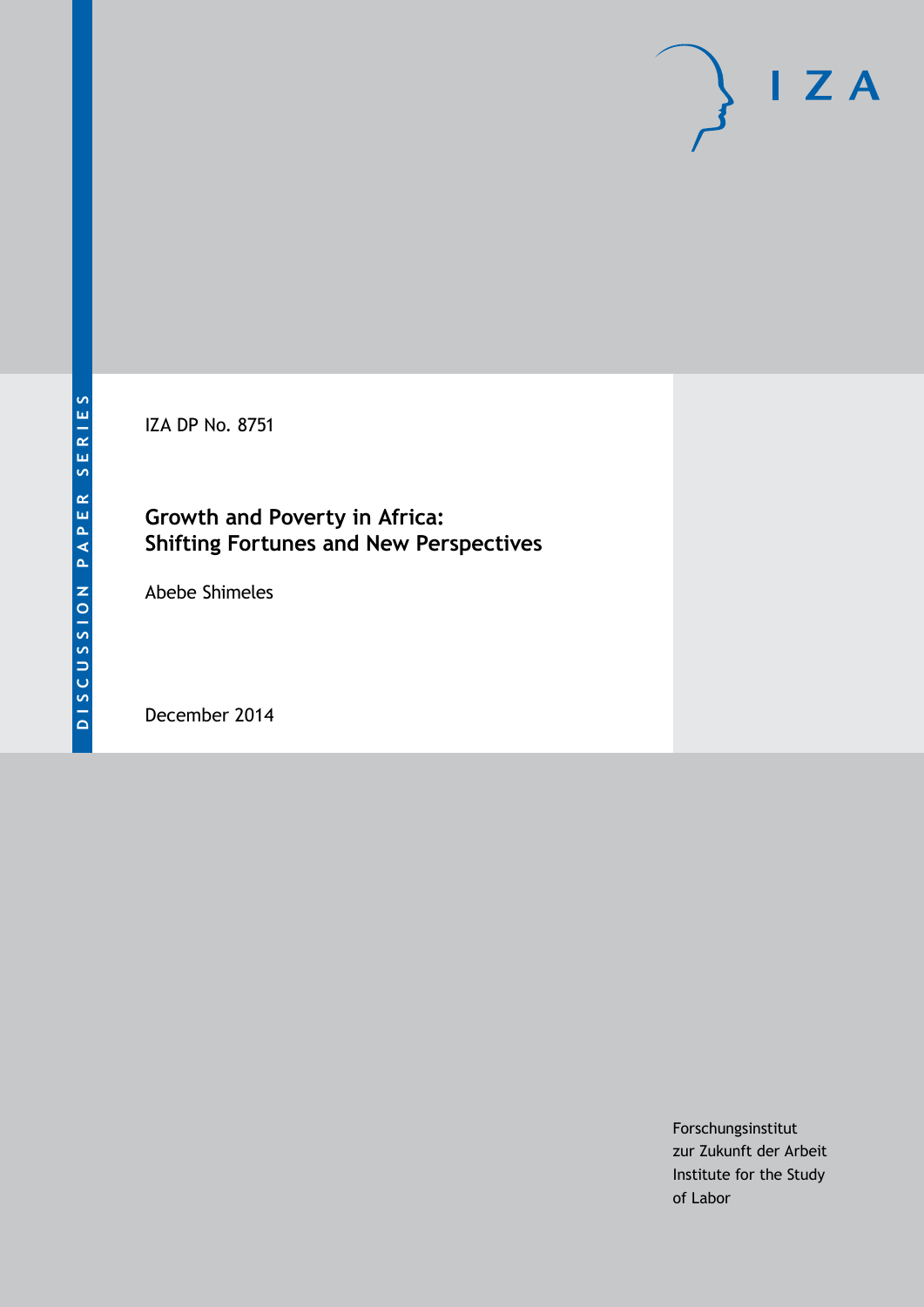# **Growth and Poverty in Africa: Shifting Fortunes and New Perspectives**

**Abebe Shimeles**

*African Development Bank and IZA*

# Discussion Paper No. 8751 December 2014

IZA

P.O. Box 7240 53072 Bonn Germany

Phone: +49-228-3894-0 Fax: +49-228-3894-180 E-mail: [iza@iza.org](mailto:iza@iza.org)

Any opinions expressed here are those of the author(s) and not those of IZA. Research published in this series may include views on policy, but the institute itself takes no institutional policy positions. The IZA research network is committed to the IZA Guiding Principles of Research Integrity.

The Institute for the Study of Labor (IZA) in Bonn is a local and virtual international research center and a place of communication between science, politics and business. IZA is an independent nonprofit organization supported by Deutsche Post Foundation. The center is associated with the University of Bonn and offers a stimulating research environment through its international network, workshops and conferences, data service, project support, research visits and doctoral program. IZA engages in (i) original and internationally competitive research in all fields of labor economics, (ii) development of policy concepts, and (iii) dissemination of research results and concepts to the interested public.

<span id="page-1-0"></span>IZA Discussion Papers often represent preliminary work and are circulated to encourage discussion. Citation of such a paper should account for its provisional character. A revised version may be available directly from the author.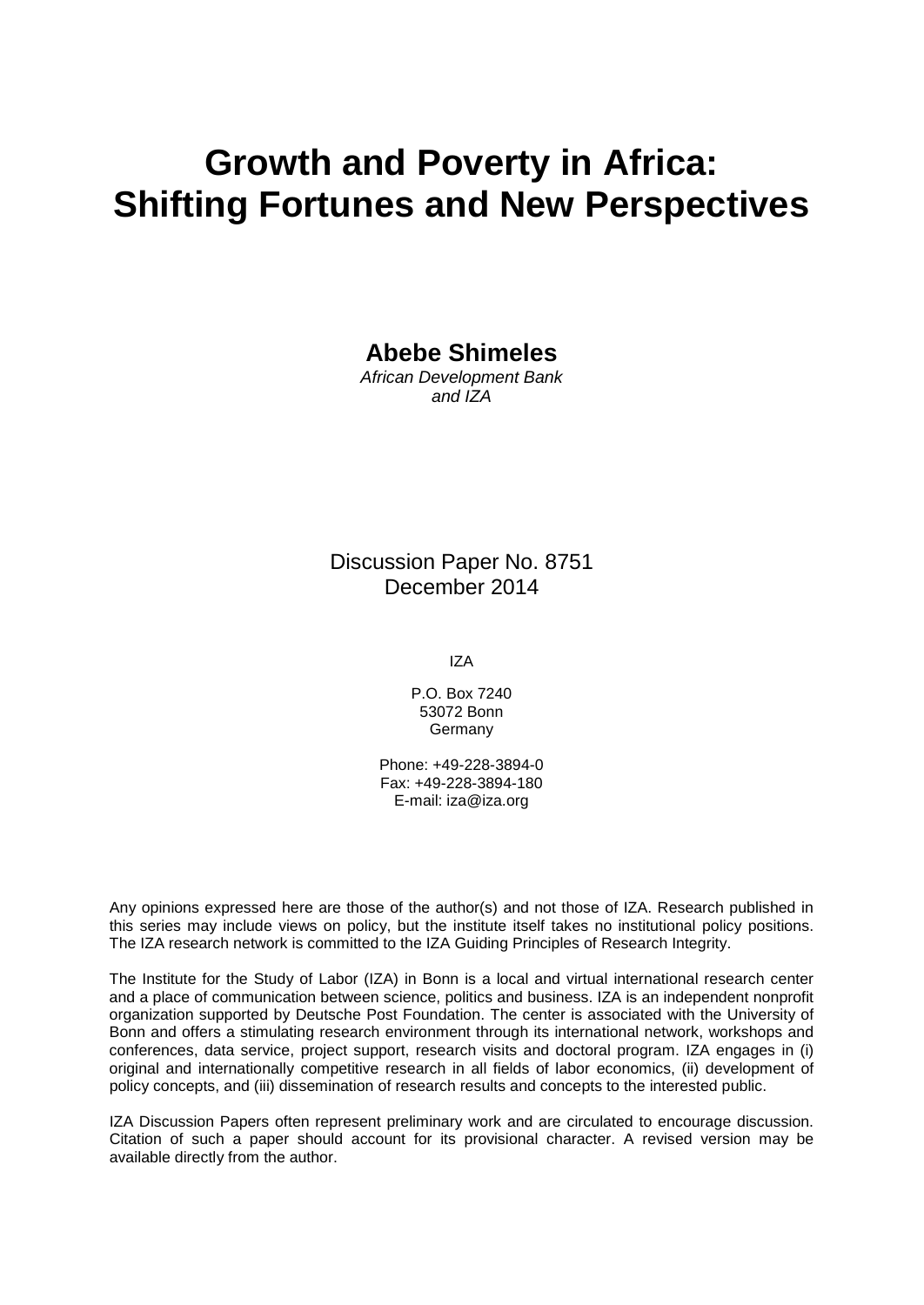IZA Discussion Paper No. 8751 December 2014

# **ABSTRACT**

# **Growth and Poverty in Africa: Shifting Fortunes and New Perspectives[1](#page-1-0)**

Growth has been high and widespread in the last decade in Africa. Whether this shift in Africa's fortune has impacted poverty has been a subject of controversy. This paper brings into focus recent evidence on the pace of poverty reduction in Africa and addresses whether or not previously held belief that Africa is too poor to grow is relevant today. The findings suggest that there is credible evidence for poverty to have declined significantly since the 1990s but at a lesser speed than growth in per capita GDP. More importantly, global poverty tends to respond much more strongly to shifts in sector of employment, particularly to increase in employment in the industrial sector, than to increase in mean income. In Africa the co-existence of a large traditional and informal sector with a dynamic modern sector will continue to pose a challenge for achieving a sustained reduction in poverty. Challenges of structural transformation and its attendant benefits are discussed using emerging thinking on industrial policies to achieve inclusive growth in Africa.

JEL Classification: O12

Keywords: economic growth, poverty traps, multidimensional poverty, structural transformation

Corresponding author:

Abebe Shimeles African Development Bank P.O. Box 323 1002 Tunis-Belvédère Tunisia E-mail: [a.shimeles@afdb.org](mailto:a.shimeles@afdb.org)

<sup>1</sup> Part of this paper is forthcoming in *The Oxford Handbook of Africa and Economics*, edited by Célestin Monga and Justin Yifu Lin, Oxford University Press. I thank Celestin Monga for extensive and useful comments. I express my gratitude to Tiguene Nabassaga, African Development Bank, for excellent research assistance. I remain responsible for all errors in the paper. The views expressed in this paper are that of the author, and not that of the African Development Bank Group and its Board of Directors or the countries they represent.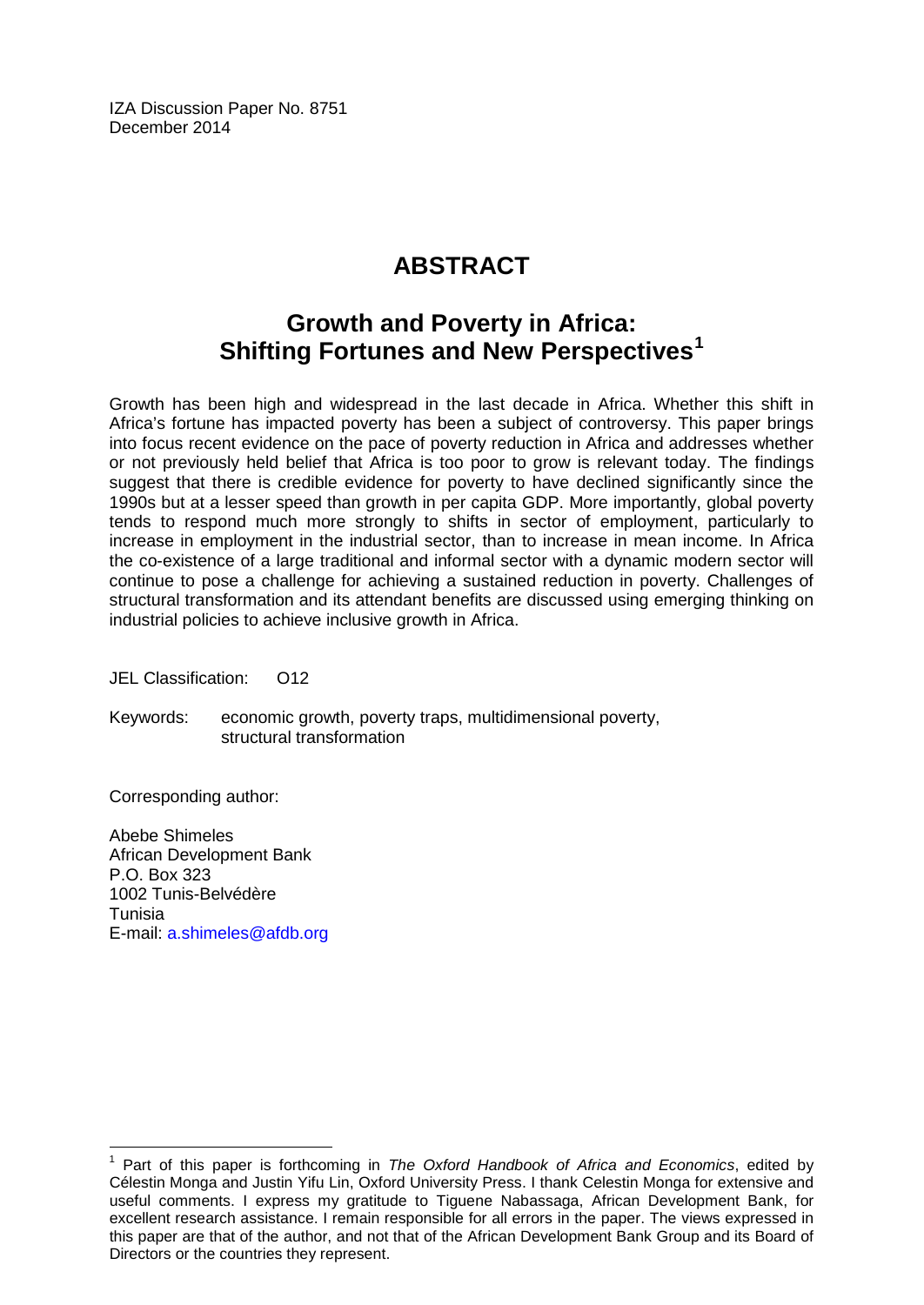#### **1. Introduction**

The first decade of the new millennium ended well for Africa as compared to the previous 'lost decades' where per capita incomes stagnated or declined in most countries. With the growth trajectory of the early decades reversed, Africa's macroeconomic performance is celebrated globally. Leading media outlets such as *The Economist* (2013, 2011) punctuated Africa's recent growth performance with "Africa Rising", "Africa Emerging" in sharp contrast to "Hopeless Africa" it chronicled in early 2000. Others like McKensie (2010) produced a report that heralded the beginning of new era in Africa. Indeed Africa has produced contrasting growth narrative that clearly challenges prevailing view and analysis on its economic prospect. Has this shift in the growth trajectory of Africa been translated into sustained and comparable reduction in extreme poverty? The answer depends very much on how poverty is conceptualized and measured. There are two contending views on the path of poverty in Africa whose key difference lies in whether mean per capita income in a country should be drawn from national accounts or household surveys (Deaton, 2005). The common approach promoted mainly by World Bank is to draw distributional information and average welfare levels (per capita income or per capita consumption) from household budget surveys to compute income-based poverty. As a result, nearly all official poverty statistics reported by national governments in Africa are based on information drawn from household surveys. According to this approach poverty in Africa, defined as the percentage of the population earning an income level below 1.25 dollar a day per person, has been declining slowly (McKay, 2013; Page and Shimeles, 2013). Africa is considered 'the last frontier' in the fight against extreme poverty in the world. In early 1980s, Sub-Saharan Africa had the lowest levels of extreme poverty compared to Latin America, East Asia and South Asia. At the end of the 2000 decade however, it had the highest rate of extreme poverty among these regions (Figure 1).

#### <Figure 1 here>

On the other hand, Pinkovskiy and Sala-i-Martin (2014, 2013) argue that survey-based methods have overstated initial poverty and understated the pace at which it has declined over time. In their approach, which is based on mean income drawn from national accounts, initial poverty in Sub-Saharan Africa in 1990 was around 34% and declined steadily in 2010 to around 21% at a rate of almost 2% per annum. The true extent of poverty in Africa would probably continue to be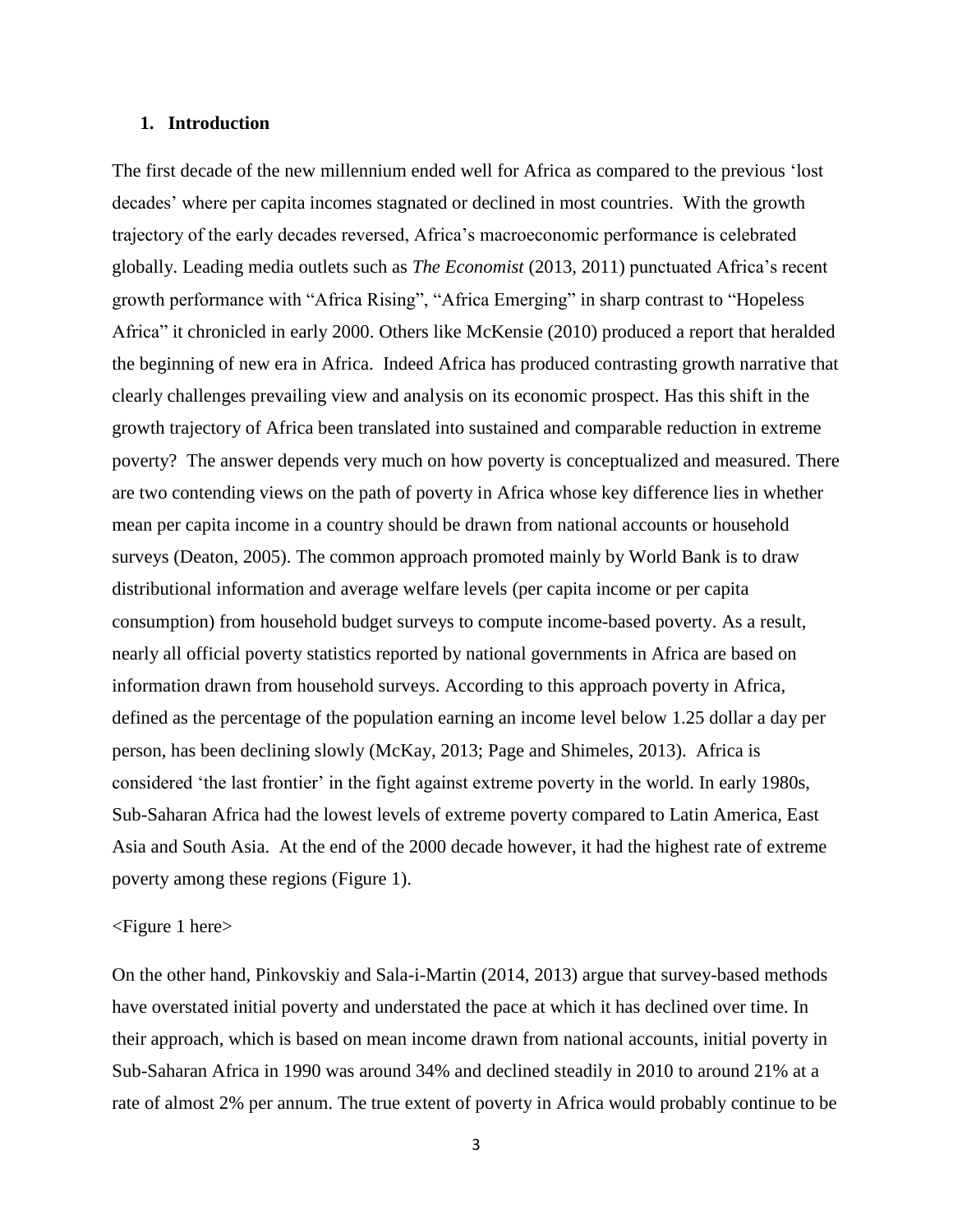a controversial issue. However, what is evident is that, extreme poverty in Africa, particularly Sub-Saharan Africa, is still a major challenge that may have to be seen from the perspective of sustainability of the current growth spurt and transformation of sources of livelihoods in future.

Much has been written in the last decade on persistence of poverty, household assets and other indicators of wellbeing in Africa<sup>2</sup>. The most widespread and contentious narration is whether African countries are confronted with initial conditions that seemingly make sustained reduction in poverty an insurmountable task without meaningful positive exogenous shock, such as foreign aid, foreign direct investment, or other sources of development finance. The assertion begun with the analysis of why Africa is growing slowly or not at all, with some attributing it to the hazards of bad climate and geography (e.g. Sachs and Warner, 1997) ; anti-growth syndromes of different origins, such as bad policy, chronic corruption, etc, (Fosu , 2009); artificial boundaries (Alesina et al., 2007); conflict (Collier, 2004; Andrimihaja et al, 2012), and even system of slavery in pre-colonial periods (Nunn, 2008). These studies implicitly or explicitly suggest that most African countries are too poorly endowed to grow and are locked in low income equilibrium trap (Sachs et al, 2007). The connection between growth and poverty is self-evident; without growth a sustained reduction in poverty and wealth creation is not feasible.

There is enough evidence to suppose that the growth narrative has changed, and the poverty numbers seem to be improving over time. The question remains would African countries be able to sustain these gains? What steps should be taken to prevent growth collapse and rise in poverty? Has the current growth episode been accompanied by sufficient momentum in job creation? These are the issues most policy makers and development partners ponder in contemporary Africa. Thus, the quest for 'inclusive' growth is now full steam in many countries. Against this background, this paper attempts to provide perspective on the lingering issue of poverty traps (or reversal of fortunes) implied by most analytics and empirics, and addresses the potential for growth to affect poverty on a sustainable basis. The rest of the paper is organized as follows: section 2 presents the theoretical basis for poverty traps in the context of Africa, with balanced review of the evidence, section 3 discusses the link between growth and poverty, and Section 4 outlines the future policy shaped by the emerging reality, and section 5 concludes.

 $\overline{\phantom{a}}$ 

 $^2$  e.g. see. McKay, 2013; Booysen et al., 2008; Sahn and Stifel, 2000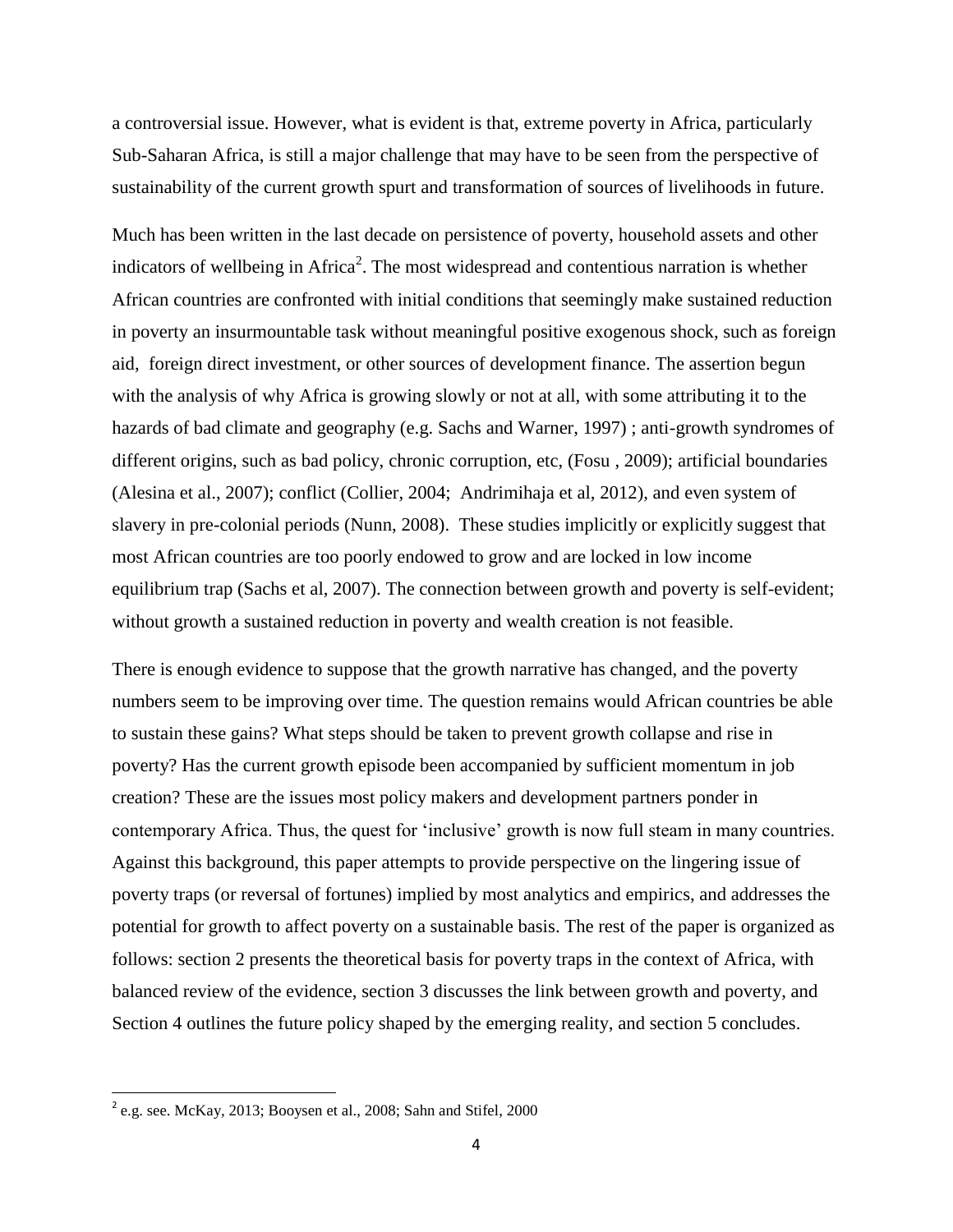#### **2. Is poverty entrenched in Africa?**

Economic theory attributes self-reinforcing poverty due to either market failure or bad institutions (Azariadis and Stachurski,  $2005$ )<sup>3</sup>. Neo classical growth theory predicts that if markets and institutions perform well, then, poor countries should be able to grow faster than richer countries due to diminishing returns to capital. That is, return to capital would be consistently higher in low income than in high income countries. However Sachs et al (2007) argued that in the case of African countries, particularly in Sub-Saharan Africa (except South Africa) the assumption of high returns to capital is unrealistic in an environment where basic infrastructure (road, power, human capital) is nearly non-existent. There is minimum threshold of capital needed before self-reinforcing growth can be realized. This non-convexity in production functions generates two types of economies: one that perpetually grows, and another that experiences growth collapse. Africa is in the latter category. The implications of such characterization of African economies as articulated in Sachs et al is that massive injection of capital in the form of aid is needed before these economies are ready for take-off. This is indeed a resurrection of the Big-Push approach that justified for development assistance in the 1950s.

The assertion African countries are too poor to grow sparked research to investigate the empirical basis of its predictions and assumptions. Easterly (2006) undertook extensive documentation of growth performance of African countries between 1950-2001 finding no basis for zero per capita growth in the long term, which is the empirical implications of the poverty trap hypothesis. Similarly Kraay and Raddatz (2007) could not find evidence of poverty trap using a canonical neo-classical model along the lines of Sachs et al (2007) for African countries. On the other hand, Berthlemy (2006) , based on semi-parametric estimate of growth dynamics for individual African countries reported prevalence of poverty traps for most countries where growth episodes remained cyclical reverting to initial per capita levels<sup>4</sup>. Table (1) updates Easterly (2006) and reports per capita GDP growth for countries who were in the bottom quintile in 1962 by setting them as dummies for three overlapping periods: 1962-2011; 1962- 1995; and 1995-2011 covering 42 countries for which we have balanced data for the entire period. In the long term, if initially poor countries grow slower than the 'rest', then, there is a

 $\overline{\phantom{a}}$ 

<sup>&</sup>lt;sup>3</sup> For an example of theoretical models that describe different mechanisms by which poverty traps may result see for instance Lopeza et al (2011), Goodhand et al. (2007) and Ghiglino, and Sorger (2002)

<sup>&</sup>lt;sup>4</sup> See also Cazzavillan, et al., (2013) for a recent evidence on poverty trap using cross-country data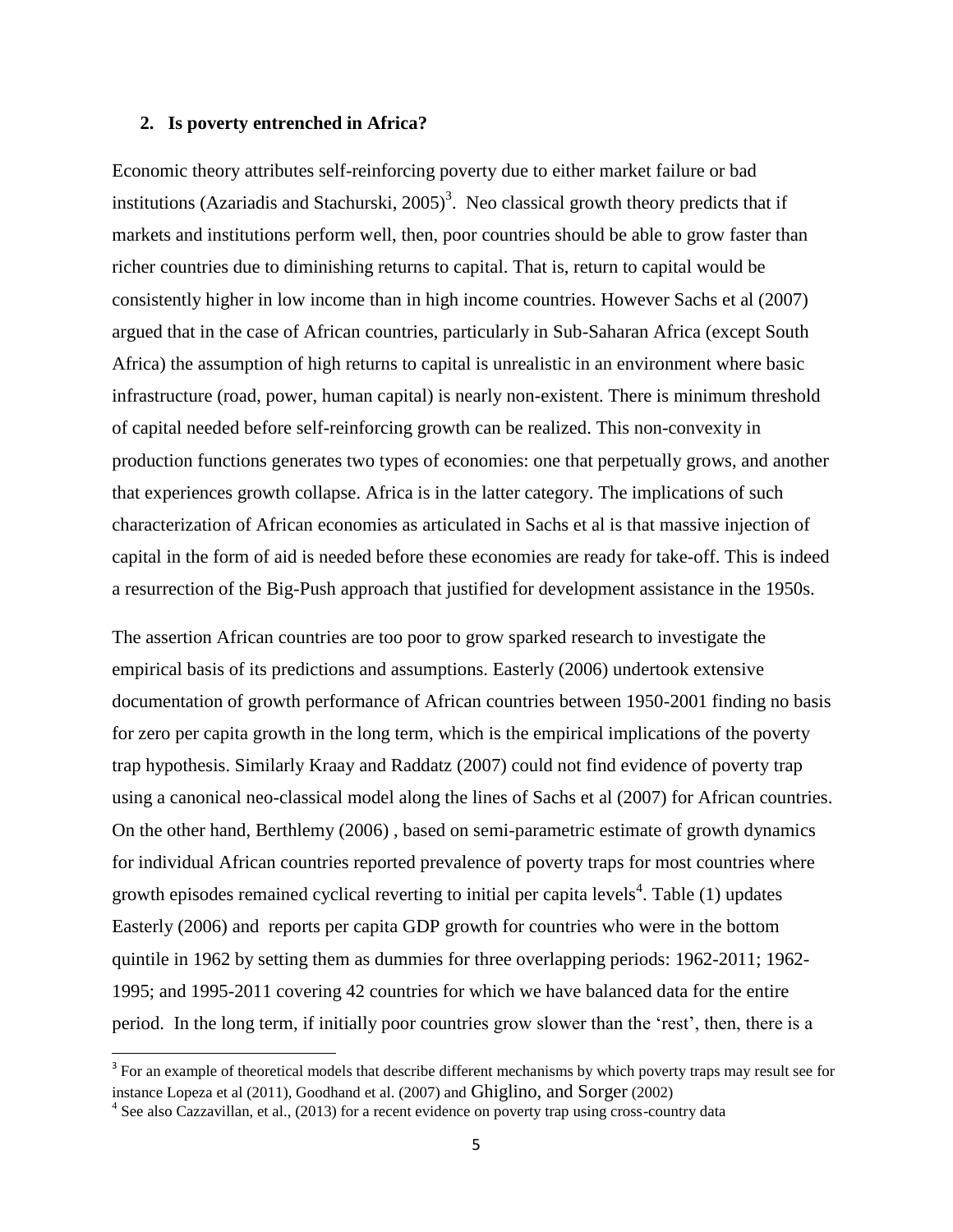'sign' that initially poor countries may be 'stuck' in low-income equilibrium, with no potential of catching up with the relatively 'richer' countries, which is the prediction of a self-reinforcing low income trap or poverty trap. The table indicates that for all periods examined countries that had started out as poor in 1962 have been growing at a faster rate than the rest of the 'better-off' group. This trend is unchanged by looking at structural breaks as well, where during 1960-1995 Africa on the whole experienced a downward trend in the growth episode and recovered since then. This evidence poses a challenge to the idea of stagnant per capita GDP for the poorest countries and at least at the macro level there is no visible poverty trap and the neo-classical predictions of conditional convergence seems to be at work.

#### <Table 1 here>

The poverty-trap studies at the macro level generally focused on dynamics of per capita GDP growth in a cross-country context finding on balance that countries with low initial level of per capita income grow faster than those with high per capita income. Even among African countries, nearly all growth regressions indicated existence of conditional convergence in incomes. If this is true then, such process should also imply a convergence in poverty levels as growth necessarily leads to lower poverty.

Recent studies have shown a contrary result. For instance, Lopez and Servén (2009) and Ravallion (2012) using a sample of developing countries reported that high initial poverty would hinder growth. This is a very important result that could have serious implications mainly to most countries in Africa which have high incidence of initial poverty. The mechanism by which this empirical regularity is explained is along the lines of the theory of poverty trap alluded to above. As new and reliable data sets become available, or sub-samples are used, the empirical results may change. For example, for the Africa sub-sample using Ravallion's data set, Shimeles and Thorebecke (2014) found that high initial poverty does not seem to affect growth. A much more disaggregated and large survey data is needed to unpack results of the cross-country narrative.

Studies that used micro data in Africa are suggestive of existence of poverty traps in line with Lopez and Servén (2009) and Ravallion (2012). One of the most common causes of poverty traps in Africa is a situation where credit or borrowing constraint coupled with income risk could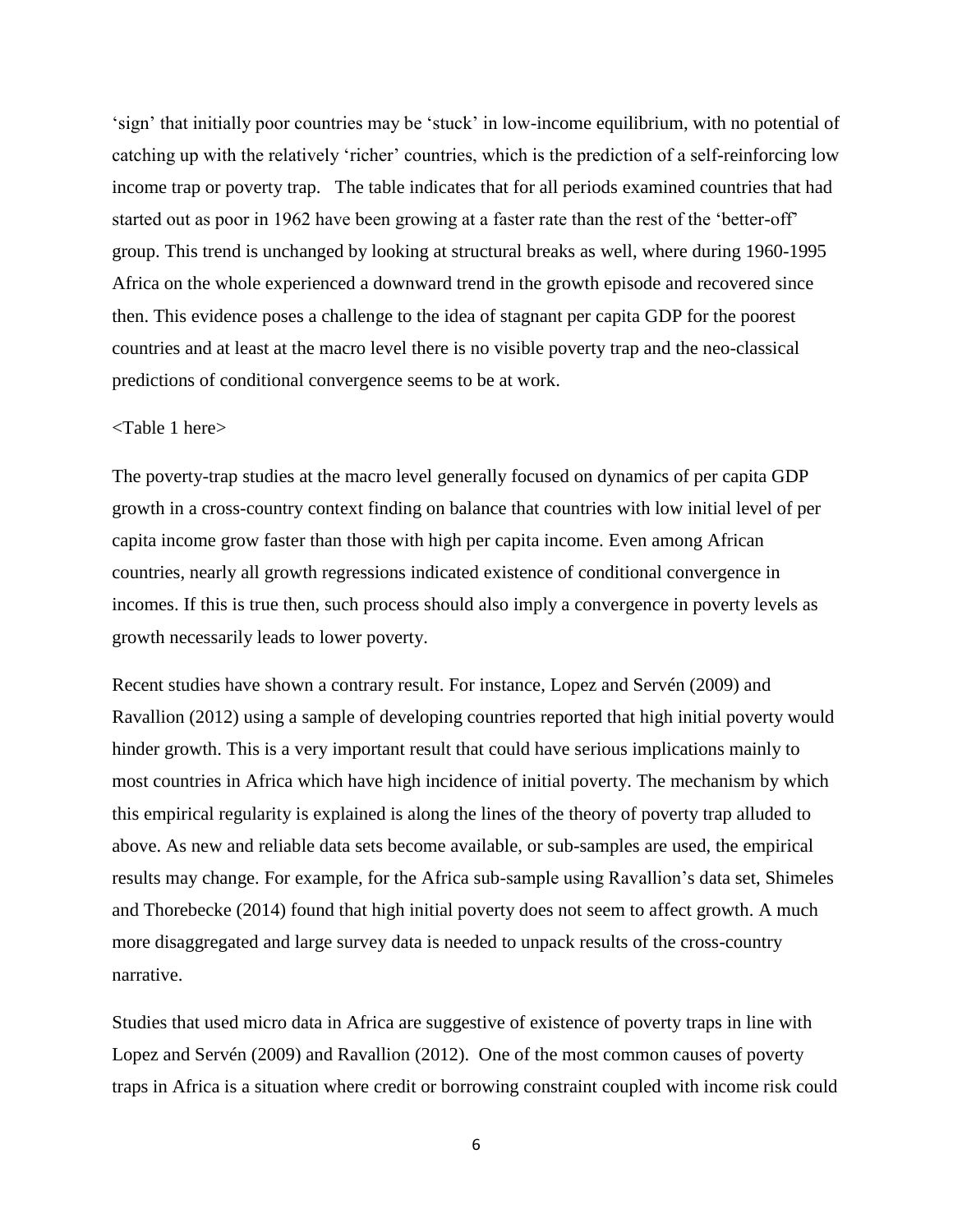make an initially poor household or an individual to remain poor for an extended period (Dercon, 1998; Barrett and Swallow (2006); Barnett and Barrett, 2008; Santos and Barrett, 2011). This is not surprising. Subsistence farmers in rural areas in most African countries lead precarious livelihood (exposed to income risk due to shocks), and have no access to financial services to invest in high return activities. As a result, those who are already poor are unable and unwilling to undertake risky and costly investments that could have higher future returns. Dercon's (1998) work in rural Tanzania showed that poor people would not engage in cattle rearing even though this particular activity had a high potential for wealth accumulation. The reason is that poor households had no access to credit to finance initial cost of acquiring cattle and due to income risk they could not save enough to self-finance as they would have to smooth consumption in time of shocks. Without external intervention, livelihood for initially poor households would propagate poverty. Similarly, major but short-lived shocks, such as natural disaster (drought, crop failure, illness etc), conflict, and political instability would lead to persistence of the shocks for a long time. Studies by Dercon (2006), Dercon and Christiansen (2011), Bigsten and Shimeles (2008) for Ethiopia, Giesbert and Schindler (2012) for Mozambique, Carter et al(2007) for Ethiopia and Honduras; Radney et al (2012) for Kenya and other studies showed the existence of path dependence in the incidence of poverty at the household  $level<sup>5</sup>$ . The body of work based on micro data seems to support the finding that some livelihood systems in Africa, particularly farming and informal activity are prone to self-reinforcing poverty<sup>6</sup>.

While it is possible for a country at a macro level to experience faster growth over extended period of time, a large segment of its population thriving in farming, small scale informal activities and other labor intensive activities could be mired in poverty traps. This is the reality most low income African countries are confronted with. This partly may explain the apparent inconsistency between high economic growth and low pace of poverty reduction, which is the subject of the next section.

 $\overline{\phantom{a}}$ 

<sup>&</sup>lt;sup>5</sup> See for instance Naschold (2012) reported existence of poverty traps for households in India living in semi-arid areas

 $^6$  The body of work that focused on investigating poverty traps at the household level is still evolving. There are studies that reported of finding no poverty traps in the African case as well (e.g. McKay and Perge, 2011). However at least there is strong evidence from household panel surveys of multiple rounds that there is a 'true' state dependence in the evolution of poverty and poverty spells, which suggest the persistence of poverty following short-lived shocks.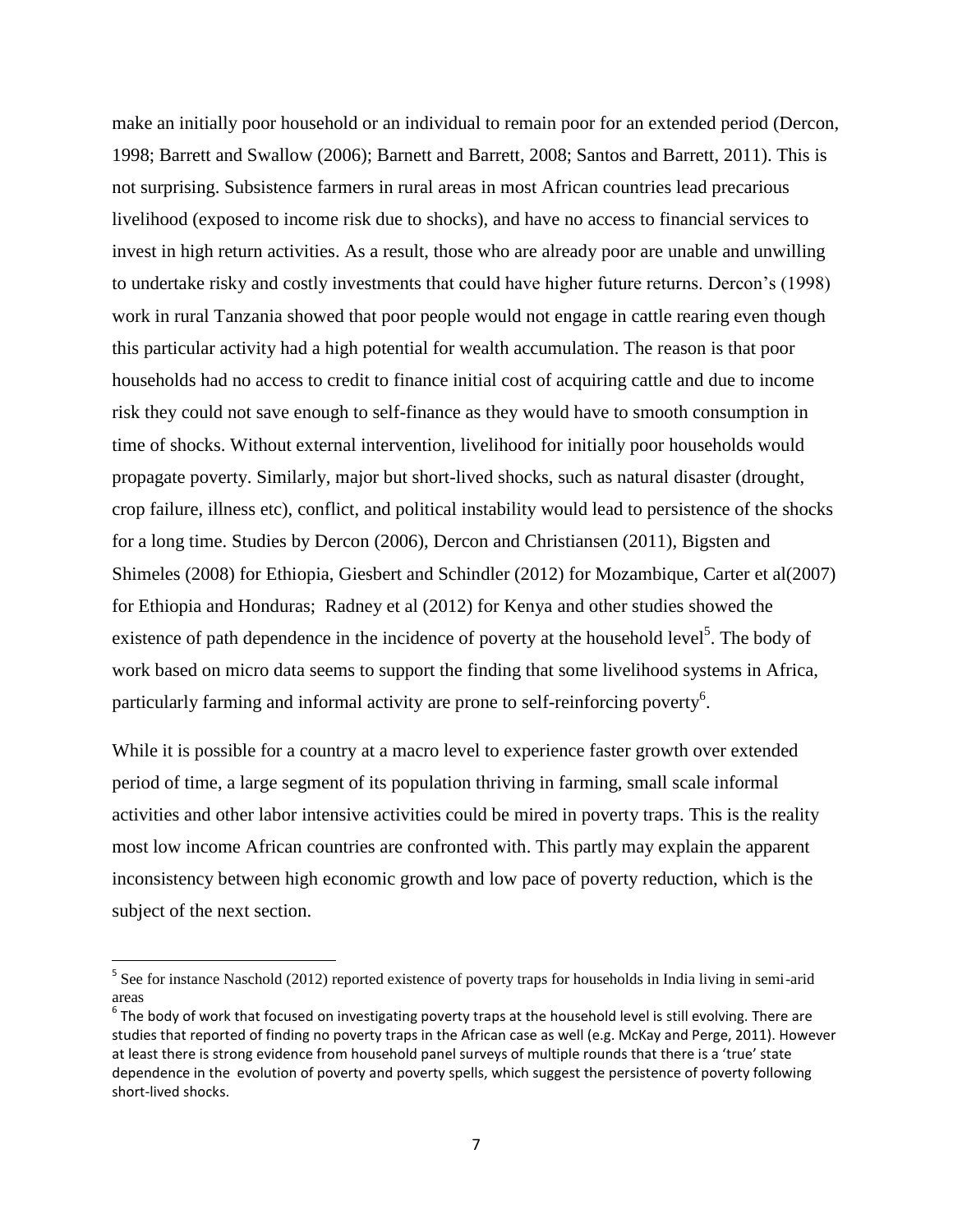#### **3. Growth, poverty reduction and wealth creation**

It is established fact that economic growth has been high in most African countries in the past decade. The prevailing view that African countries are too poor to grow is increasingly challenged by these recent trends. Some may argue that the recent growth spurt is nothing else but a recovery of the ground that has been lost in previous decades (e.g. Larke and Milanovic, 2013). It is true that Africa experienced significant growth regression during the 1970s, 80s and early 1990s. However, the growth experienced in recent decades was more than a recovery and per capita GDP levels have been much higher than they were in early decades (see Figure 2).

#### <Figure 2 here>

In fact, there is evidence suggesting that recently widespread growth acceleration has taken place unprecedented for decades. Following the definition of growth acceleration by Hausmann, et al.  $(2005)^7$ , Figure 3 provides the proportion of countries that have completed growth acceleration in a space of five years since the 1960s. According to the Figure, during the early years of 1960s there was no African country that registered a growth episode that could be labeled as a growth acceleration based on the definition adopted here. During 1966-1971, 15% of the 48 countries for which data was available had at least one growth acceleration. Since then, the proportion of countries having completed growth acceleration in a space of five years started to decrease at a rapid rate reaching a bottom of 2% in the early 1990s. Then, things started to improve and in the early part of 2000, close to 23% of African countries from the same sample completed growth acceleration. It is also important to note that only 8 countries completed multiple growth accelerations in the last 45 years indicating the challenge Africa as a whole faces in sustaining rapid growth over an extended period. Still, the recent improvement may not be underestimated.

#### <Figure 3 here>

 $\overline{a}$ 

What is not very clear is whether poverty has been declining and wealth widely distributed corresponding to the high growth experienced by many countries. It is difficult to provide conclusive evidence to the link between growth and poverty. Most African countries undertake

 $^7$  A country is said to have experienced episode of growth acceleration if the following three conditions are met: a) per capita GDP has grown at a rate of at least 3.5% or more, b) growth acceleration (the rate of growth in per capita GDP growth during the same period ) is at least 2% c) per capita GDP at initial period is higher than the last period in the growth episode.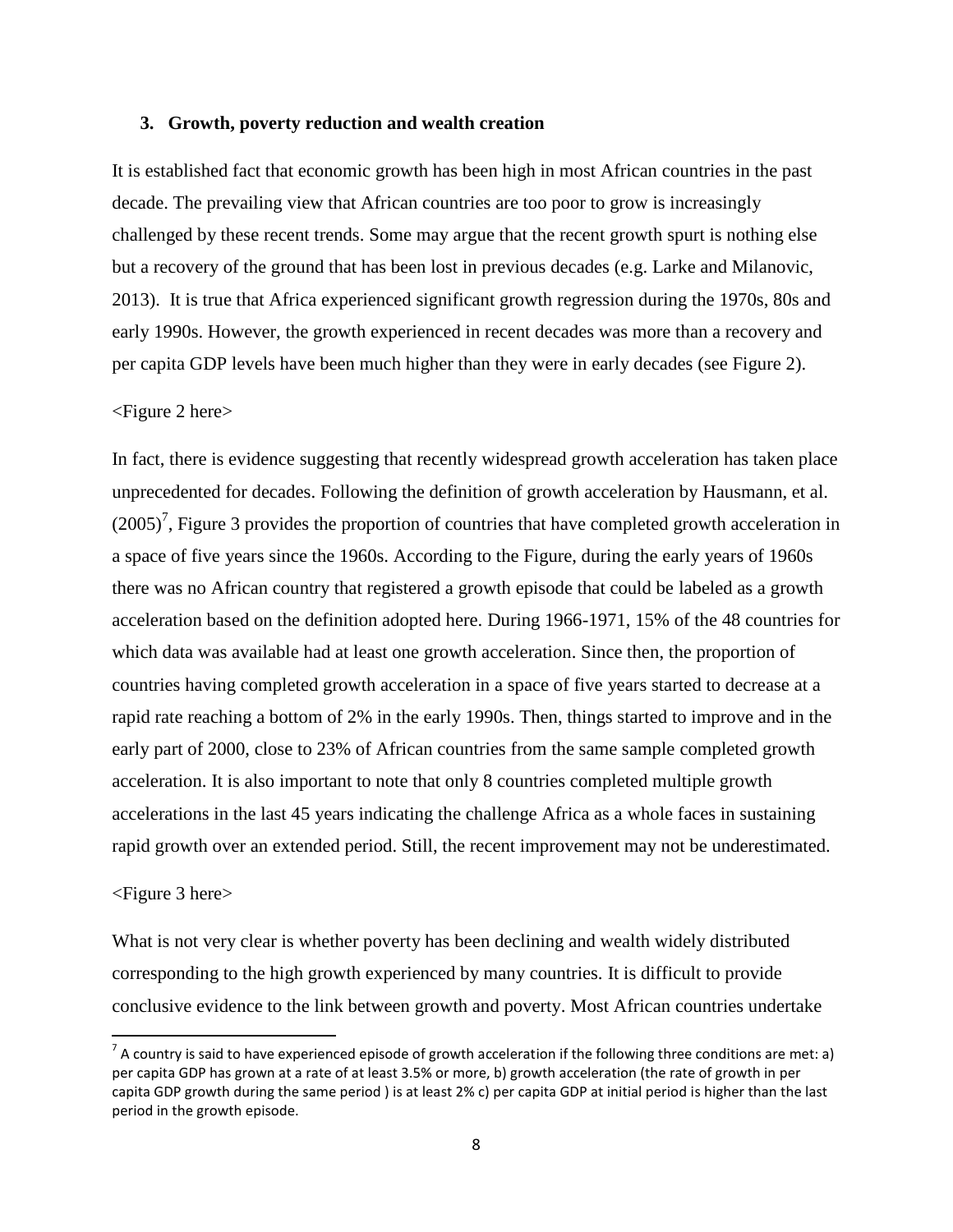household surveys in intervals of three to five years, and often with no regard to comparability and consistency of survey designs (Deverajan, 2012). Thus, one has no option but to patch up the evidence from fragments of individual surveys collected in different periods. The most widely used data by researchers is that provided by World Bank in its website [www.povcalnet](http://www.povcalnet.org/)**.org** where 'official' income distribution data is available for a large number of African countries for the period 1981-2010<sup>8</sup>. The evidence from this data as shown in Figure 1 for Sub-Saharan Africa does suggest that poverty has declined only by about 5 percentage point in the last decade or by about 1% per annum. When one compares with the per capita growth rate of close to 2.5%, the pace of poverty reduction is low. This evidence is consistent with other studies that used unit record data for selected African countries for two or more waves (e.g. Page and Shimeles, 2013). It is important to point out that alternative approaches that rely on a combination of national accounts (to estimate mean income) and surveys (to estimate distribution of income) have reported a rapidly falling poverty in the last two decades (e.g. Pinkovskiy and Sala-i-Martin , 2014; 2013). These estimates suggest a fall in poverty at a rate of 1.9% per annum, almost double to that obtained from household surveys.

The other piece of evidence that may shade light on growth and poverty reduction could be obtained from the Demographic and Health Surveys (DHS) that document household wealth or asset in great detail, and comparable across a large number of countries in multiple waves. Based on this data set, Young (2012) reckons that per capita consumption on the average has increased at a rate of 3.5% to 3.7% in the last two decades in Africa. This implies that on average most African countries might have grown at a rate of 7% in the last two decade. During this period, Ncube and Shimeles (2013) using DHS data reported that the size of the middle class increased in 21 of the 25 countries that had multiple waves (Figure 4).

#### <Figure 4 here>

l

Some countries like Senegal, Ghana and Kenya achieved rapid increase in the size of the middle class, but others have made slight improvements. The average change in the size of the middle class between the 1990 decade and the 2000 decade was about 3 percentage point or a rise from 7% to 10%. This is not comparable to the average expansion in African economies Young (2012)

 $^8$  This poverty data is currently under revision using the results of the recent Purchasing Power Parity data from the International Comparison Program, which may significantly affect the trend reported here.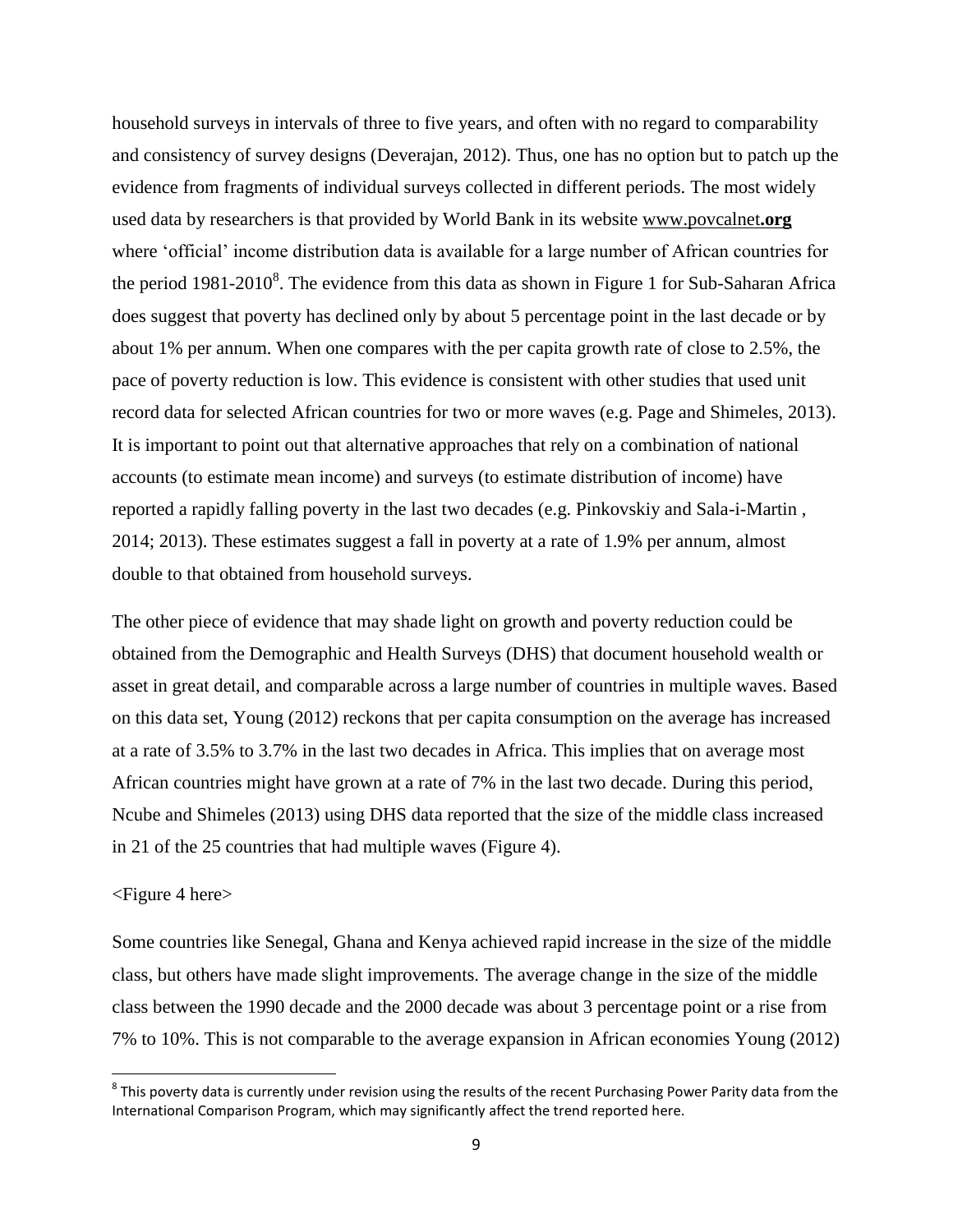reported using similar data sets. In addition, if we examine the possibility of transiting into a middle class from being poor in terms of wealth, the picture we get is not encouraging. Table 2 presents transition matrix based on a synthetic panel constructed from a large number of African countries in multiple waves using time-invariant characteristics such as age and sex as a cohort. What emerges is that there was only a 5% probability for a household that was asset poor to transit into a middle class status and vice versa. There is a clear persistence of class over time. Similarly, those that started out as a middle class in pre-1995 had a 70% probability of remaining middle class and very small chance of slipping back into poverty. Actually they had a better chance of moving up into an upper class over time. On the whole, the probability of being asset poor at any time was around 87% which still is extremely high incidence when one takes into account housing conditions, household utilities, and other indicators of wealth.

#### <Table 2 here>

The DHS data could also be used to construct a multidimensional measure of asset-based poverty that may provide additional insight into the evolution of household welfare through access to a wide range of amenities and utilities. Table (3) reports the trend in asset-based poverty constructed on the basis of access to nine household amenities and utilities, including type of housing (roof-top and floor); clean water, electricity, and toilet; ownership of household durables such as radio and television. By our definition, households who live in houses with a grass roof-top and mud floor, no access to clean water, electricity, toilet, and do not own radio or television are classified as poor. The table reports asset-based multidimensional poverty for a block of four periods since very few countries had their surveys in the same year. The results bear some similarities with both national accounts and survey based estimates of poverty. It is remarkably similar with estimates by Pinkovskiy and Sala-i-Martin (2014; 2013) in its range of poverty estimate between the end periods (pre-1995 and 2005-2011). On the other hand, the pace of poverty reduction stalled or declined very slowly after 1995 still echoing the pattern in the survey based estimates of poverty.

#### <Table 3 here>

To examine the link between the asset-based poverty measures and (long-term) growth, Figure (5) provides a simple correlation between poverty and log of per capita GDP from World Penn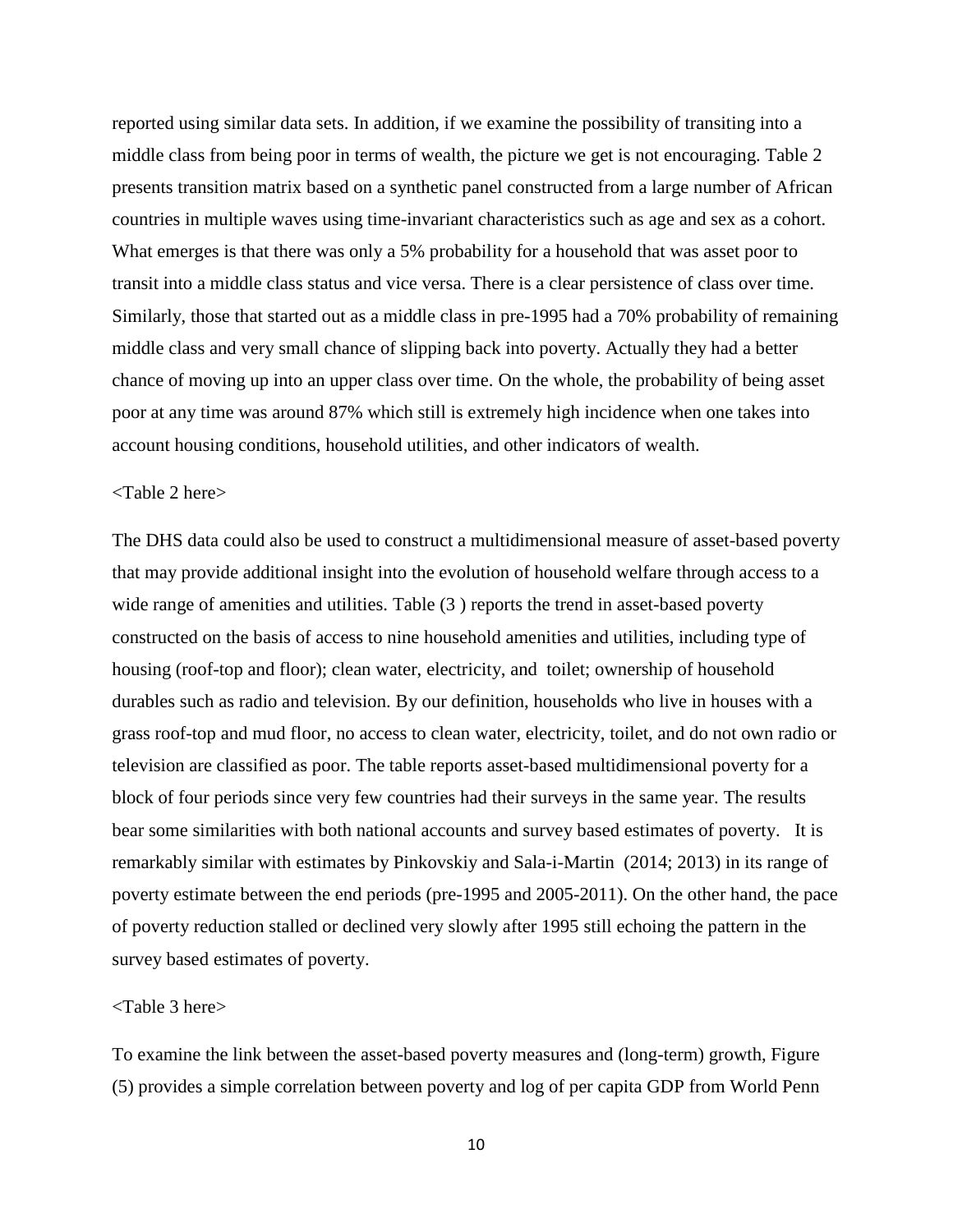Tables. The implied elasticity is approximately -0.94, that is, if per capita GDP rises by 1% then, poverty might fall by about 0.94%, which is close to unity. This result is closer to earlier estimates on growth elasticity of poverty for Africa (UNECA, 1999; Dollar and Kraay, 2002). The corresponding elasticity implied by the poverty trend in Pinkovskiy and Sala-i-Martin (2014; 2013) is about -1.3. That is, a 1% growth in per capita GDP would lead to more than 1% decline in poverty, which is higher than most available estimates. Analytical derivations have shown that the growth elasticity of poverty is mainly driven by the level of initial development, initial inequality and the position of the poverty line in the distribution of income (Bourginon, 2002; Bigsten and Shimeles, 2006). Poorer countries with high initial inequality may find harder to attain rapid reduction in poverty through growth alone.

#### <Figure 5 here>

One of the reasons why growth might not lead to significant reduction in poverty may have to do with the sectoral composition of growth and employment. From Table 4 it is easy to infer that in Africa, close to 85% of poverty originates either in agriculture (54%) or services (31%), and the poverty impact of growth depends on what has happened to these sectors in the last decade.

#### <Table 4 here>

Furthermore, as extreme poverty rises, the gap in poverty between those employed in agriculture widens in comparison to those in industry or services (Figure 6). For some poor countries, bringing poverty levels in the agricultural sector down to those in services and industry would take them a long way in dealing with extreme poverty. The picture we get for most African countries is a clearly dichotomous economy where on the one hand higher level of poverty in agriculture co-exists with relatively low poverty in the industrial sector. In the extreme case where poverty is rampant, it does not matter which sector of the economy one is employed. Almost everyone is poor.

#### <Figure 6 here>

The importance of structure of employment, rather than average growth in per capita GDP for impacting significantly on poverty is illustrated in Table 5. It shows that for a sample of developing countries, extreme poverty responded much strongly to industrialization (or rise in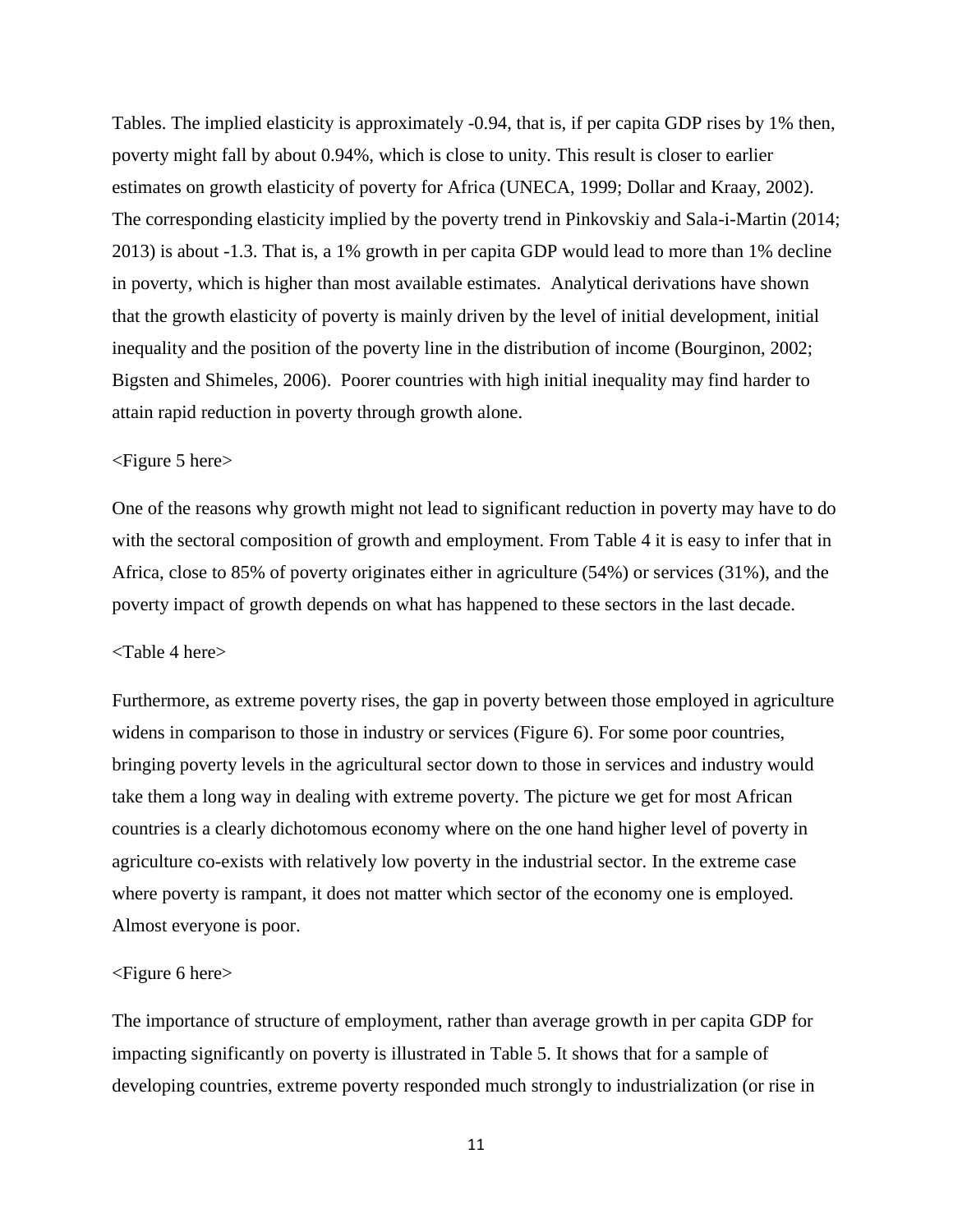employment in the industrial sector) than to average growth in per capita incomes. A one percent increase in the share of employment in industry could lead to a 0.7 percent decrease in poverty. On the other hand, a one percent increase in per capita GDP was associated with only a 0.3 percent reduction in poverty. The picture for the sample of African countries is different. Structure of employment in agriculture and services had a rather poverty increasing effect (though the associated coefficient was significant at 10 percent), and no statistically significant effect was observed for changes in employment in the industry sector. This result is not surprising. Few countries had rising industrial employment in Africa. The fact that the developing world has managed to significantly reduce extreme poverty in the last decade, and that this achievement is mainly driven by shifts in the structure of employment than in growth in average incomes sends a clear message to African countries that have still a long way to go in fighting poverty.

<Table 5 here>

#### **4. Implications to development policy**

Despite encouraging growth and falling poverty, Africa still harbors a significant share of its population living in extreme poverty. A typical African country may not be in a poverty trap at the macroeconomic level. Positive exogenous shocks such as improvements in terms of trade, particularly the steady rise in the prices of commodities, increase in the flows of FDI and remittances, and better macroeconomic management, all contributed to reviving growth and spreading it across many countries in Africa in the last decade. On the other hand, progress in poverty and wealth creation is not keeping pace with the growth story. It is changing very slowly and it is worrying, particularly in light of recent findings that high initial poverty may hinder growth.

The obvious reason why poverty is not declining faster lies in the fact that fast growing sectors do not employ many people, and sectors that do employ many people have not been growing faster. Until recently, Africa has not seen structural change as drivers of growth rather than increase in productivity in the small, but dynamic modern sector (McMillan, 2013). The challenge for African countries, as well as their development partners is to figure out how to set in motion structural change in their economies and what are the policy options available.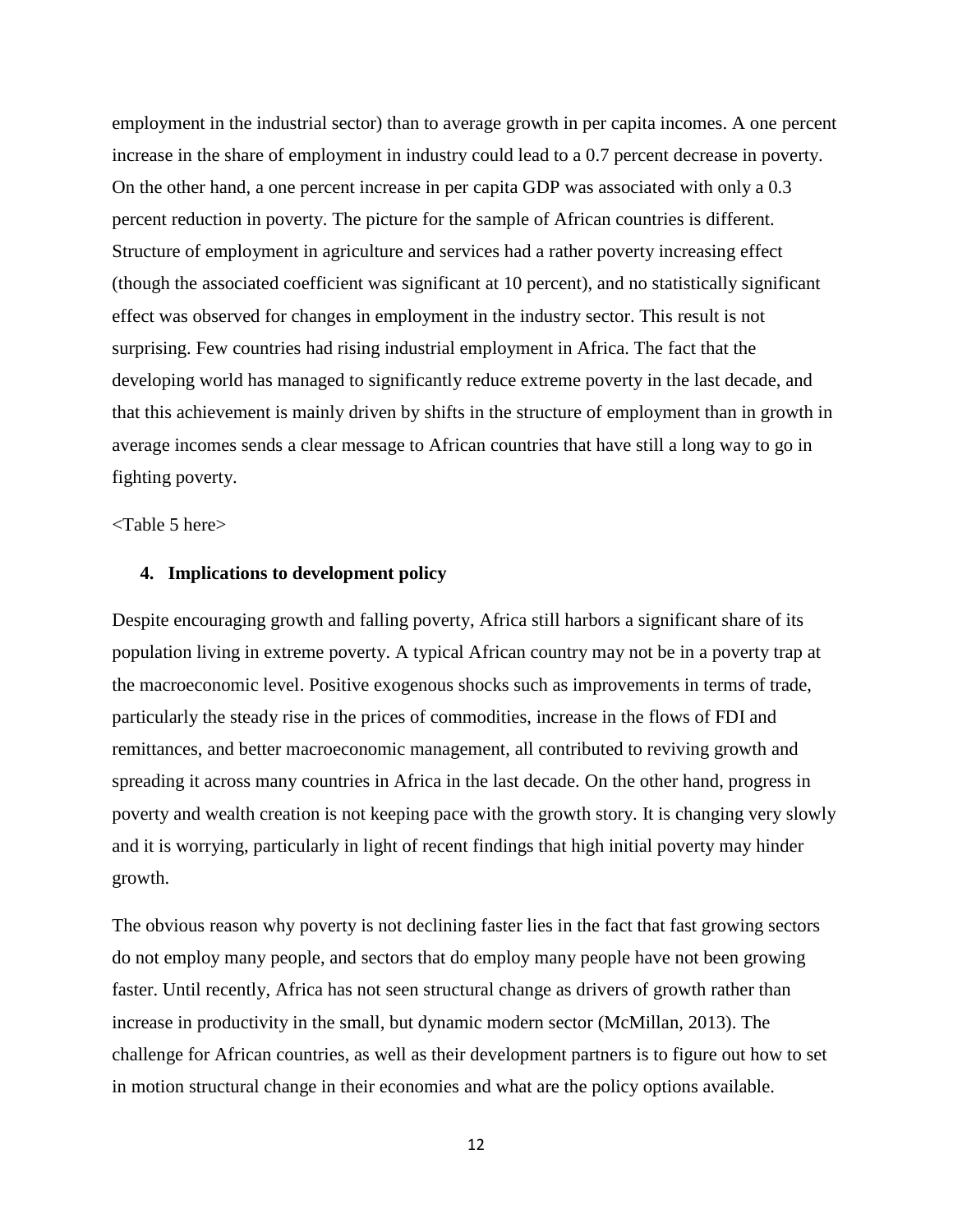One of the recognizable, but less emphasized defining characteristics of most African economies is that they have a traditional sector that has been a mainstay of the bulk of the population for generations, and a modern sector that evolved in recent decades through urbanization and process of natural resource extraction. These two economic systems are governed by a completely different set of technology, incentive structure, risk, access to resources and infrastructure (Monga, 2013)<sup>9</sup>. Yet, the overwhelming policy orientation in the past two decades that govern the whole economy, including the traditional sector has been the neoliberal approach that focuses on getting fundamentals right and everything else falls into place. Early development economists on the other hand made a point that to spur growth in a dual economy setting labor has to move away from the traditional to the modern sector. That is structural change is the driving force for economic growth.

In this connection, Rodrik (2013) argues that both the neo-classical growth model and the structural change approach to development in a dual economy setting complement each other and he outlined a development framework that combines the two approaches. In his approach, countries will grow fast and sustain growth if they deepen reform in getting fundamentals right and also promote structural change in their economy with sector specific programs, such as industrial policy. A focus in one, with a neglect of the other would lead to sub-optimal growth trajectory. In his typology, Rodrik outlines that countries that focus and invest less in economic fundamentals (improved governance, macroeconomic management, openness, rule of law, property rights, better investment climate, etc), and also less in promoting structural transformation (industrial policy, subsidies of specific sectors, infrastructure and technology investment, rural transformation, etc.) will have no growth at all. Similarly, countries that invest on fundamentals, but fail on structural transformation could only see episodic growth that is not sustainable. Those that do very well in improving economic fundamentals, but are slow in promoting structural transformation grow only slowly, etc. In terms of priorities, improving the fundamentals of the economy is a necessary condition for achieving sustainable growth. The policy sequences and implementation strategy that echo Rordrik's typology is described at great length in Li and Monga (2011). Poor countries intent to break vicious circle of poverty on a sustainable basis will have to make a conscious effort to learn from the experiences of countries

 $\overline{a}$ 

<sup>&</sup>lt;sup>9</sup> Paternostro (1997) outlined the poverty trap underlying a dual economic system such as described here.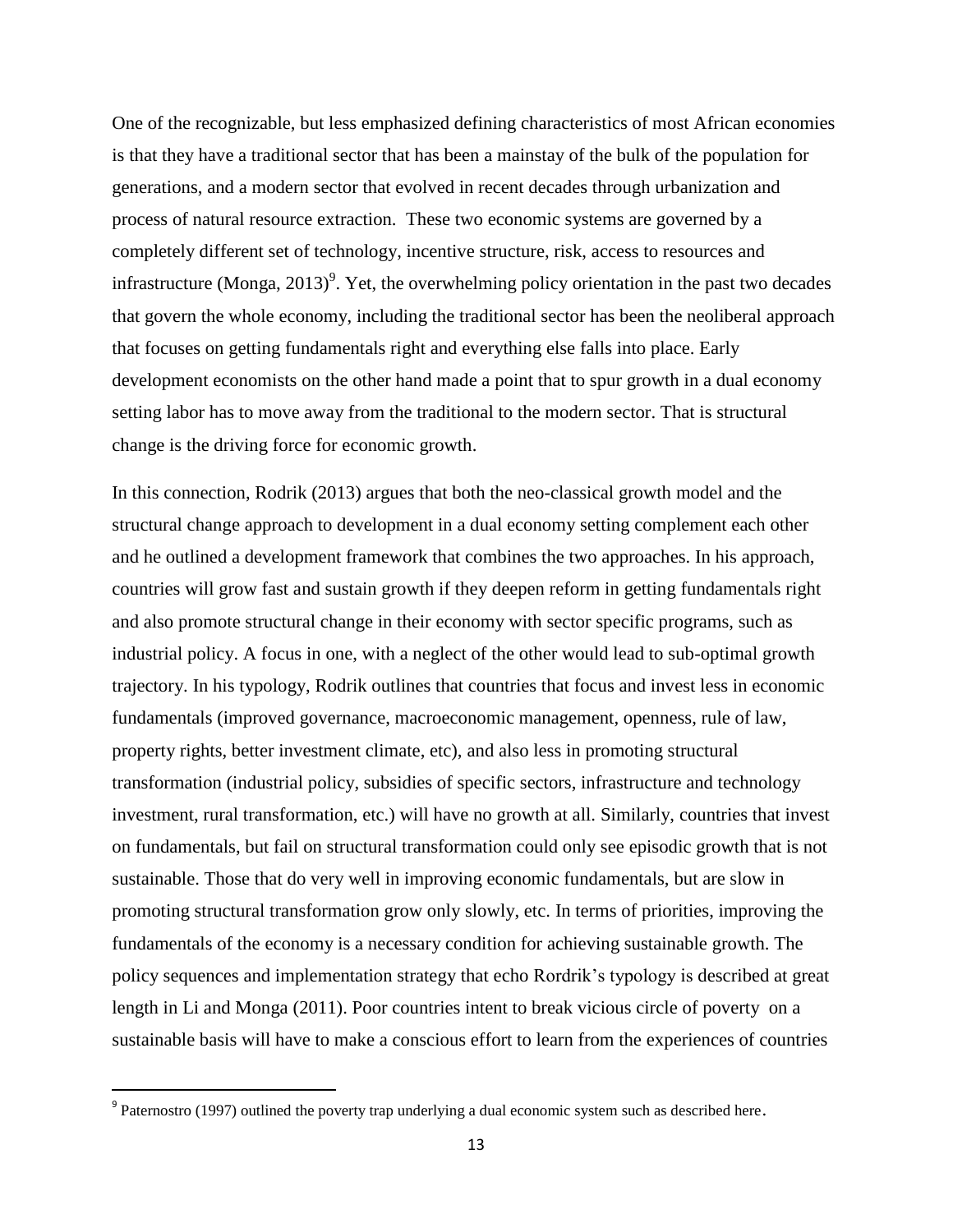that have had similar endowment structure, take concrete actions to remove constraints that prevent existing firms with similar economic structure from upgrading their technologies; or if such firms do not exist in the domenstic economoy pursue ways and means of creating them; pay due attention to potential innovations by private enterprises for scaling up and replication, etc. In short, Li and Monga (2011) emphasize the role of the state in forging structural change in poor countries. .

Policy makers in Africa and their development partners may need to pay heed to this emerging new policy orientation. Recently, Page and Shimeles (2013) argued that for development aid to have stronger impact on employment and poverty, it should focus on activities that promote structural transformation. In their review of the trend of development assistance in the last two decades, there has been a clear shift away from 'productive' sectors to financing 'social or nonproductive sectors'. In addition, most policy makers in low income countries have withdrawn their effort to modernize their economy, leading in some instances to a process of deindustrialization, particularly during the era of Structural Adjustment Programs. There has been some effort in early 2000 by the World Bank to revive the making of industrial policy in Africa through government-private sector dialogue using the East Asia model. A synthesis of the case study of Ethiopia, Senegal, Tanzania and Uganda by Page (2013) on Presidential Advisory Council that was set up with the support of the World Bank revealed that the process has created a useful forum for the government to understand the key practical constraints investors face, and agree on specific measures. Except for Uganda, so far the influence of these councils in facilitating bold and experimental undertakings that push the agenda of industrialization is questionable. Currently there is a wide recognition on the need for industrial policy, but, governments in Africa need a practical guide on how best to intervene to kick-start the process. In their extensive discussion, Stiglitz, et al (2013) outlined useful framework to implement industrial policy with a view of initiating structural transformation where they focused on how to deal with issues of coordination failure, externalities and other 'hard' and 'soft' infrastructure needed for a process of unfettered industrialization.

Structural transformation is not only about industrialization. It is also transforming the traditional sector through a set of policies that reduce income risk, provide access to modern technology, financial services and market in order to increase productivity in the sector. There are a number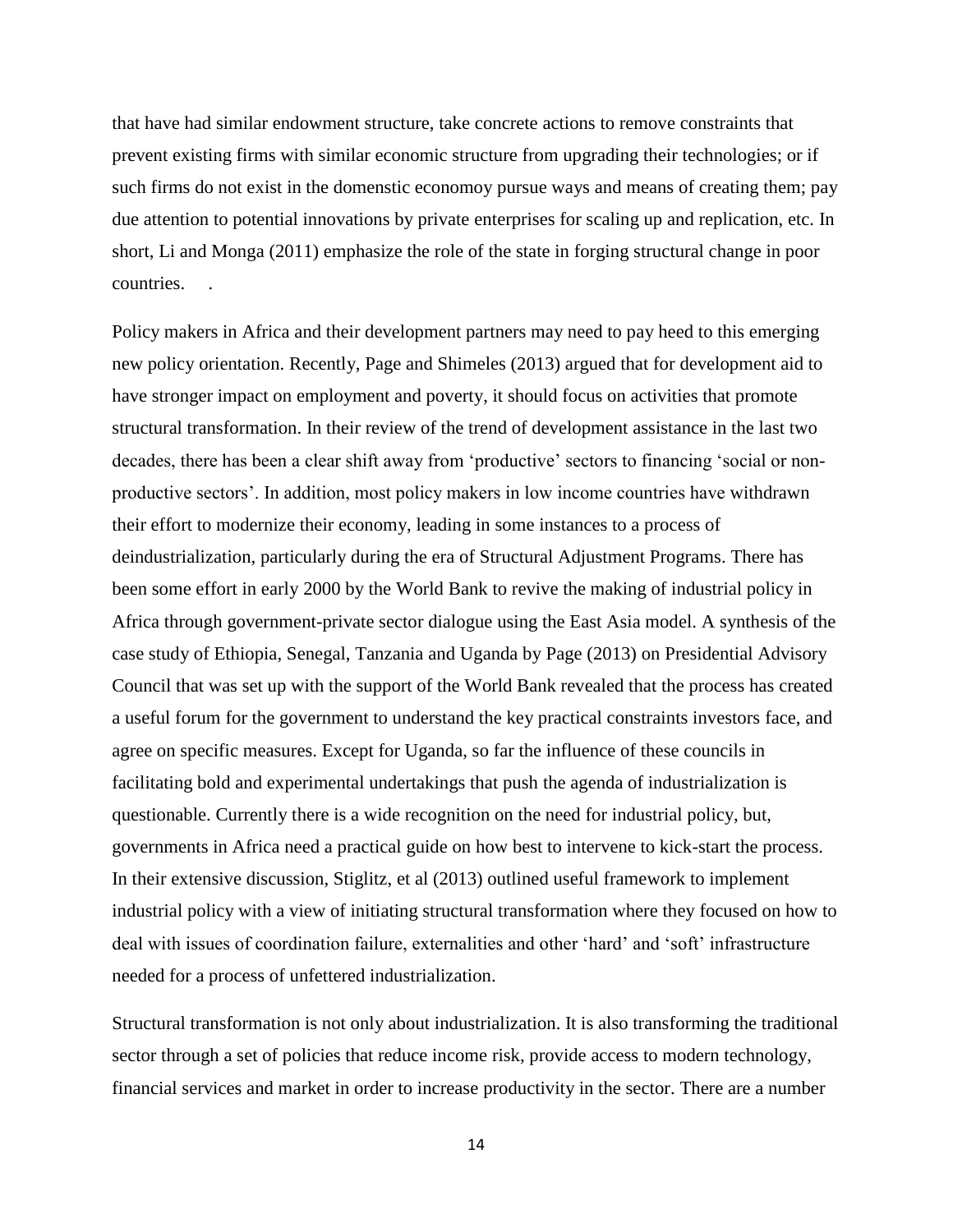of programs in several African countries that are designed to transform the rural economy and small businesses in urban areas. The success of such programs reduces the risk of selfreinforcing poverty conditions that are reported in a number of countries.

Finally, investment in health and education, apart from playing an important role in breaking the poverty trap, also assists in reducing wealth and income inequality. Figure 7 illustrates a strongly declining wealth inequality as a country's mean level of education rises. In poor countries, differences in educational attainment are one of the key drivers of differences in observed inequality, particularly at higher level of education. For instance, Ncube and Shimeles (2013) reported that the role of education in explaining the variance in wealth status of households exceeded 25% in 30 of the 83 regression decompositions they had undertaken. Not only that, the 'returns' to education in terms of asset or wealth acquisition was always higher for those who completed either tertiary or secondary education in comparisons to those individuals with no education across the entire spectrum of educational achievement. This is one of the neglected areas in most parts of Africa. The rise of educated unemployed speaks for the mismatch between demand and supply as well as the quality of education (African Economic Outlook, 2012). The same also applies with respect to inequity in health (e.g. Moradi and Baten,  $2005)^{10}$ .

<Figure 7 here>

 $\overline{\phantom{a}}$ 

#### **5. Conclusion**

Development Economics has pushed the boundaries in the last four decades by providing the analytical foundations to understand poverty and its link with economic growth. Poverty statistics is now routinely reported by national governments and development agencies to monitor its incidence and severity. As the discussion in this paper indicated, average growth in the economy may be necessary but not sufficient to affect significantly the pace of poverty reduction. The pattern and source of growth remains important. Particularly, coexistence of persistent poverty among self-employed in the rural traditional and urban informal sectors with a modernizing and rapidly growing modern sector puts structural transformation at the center stage of development policy for African countries. The evidence for a sample of developing countries

 $10$  See also Kalwij and Verschoor, (2007) for a further discussion of vagaries of inequality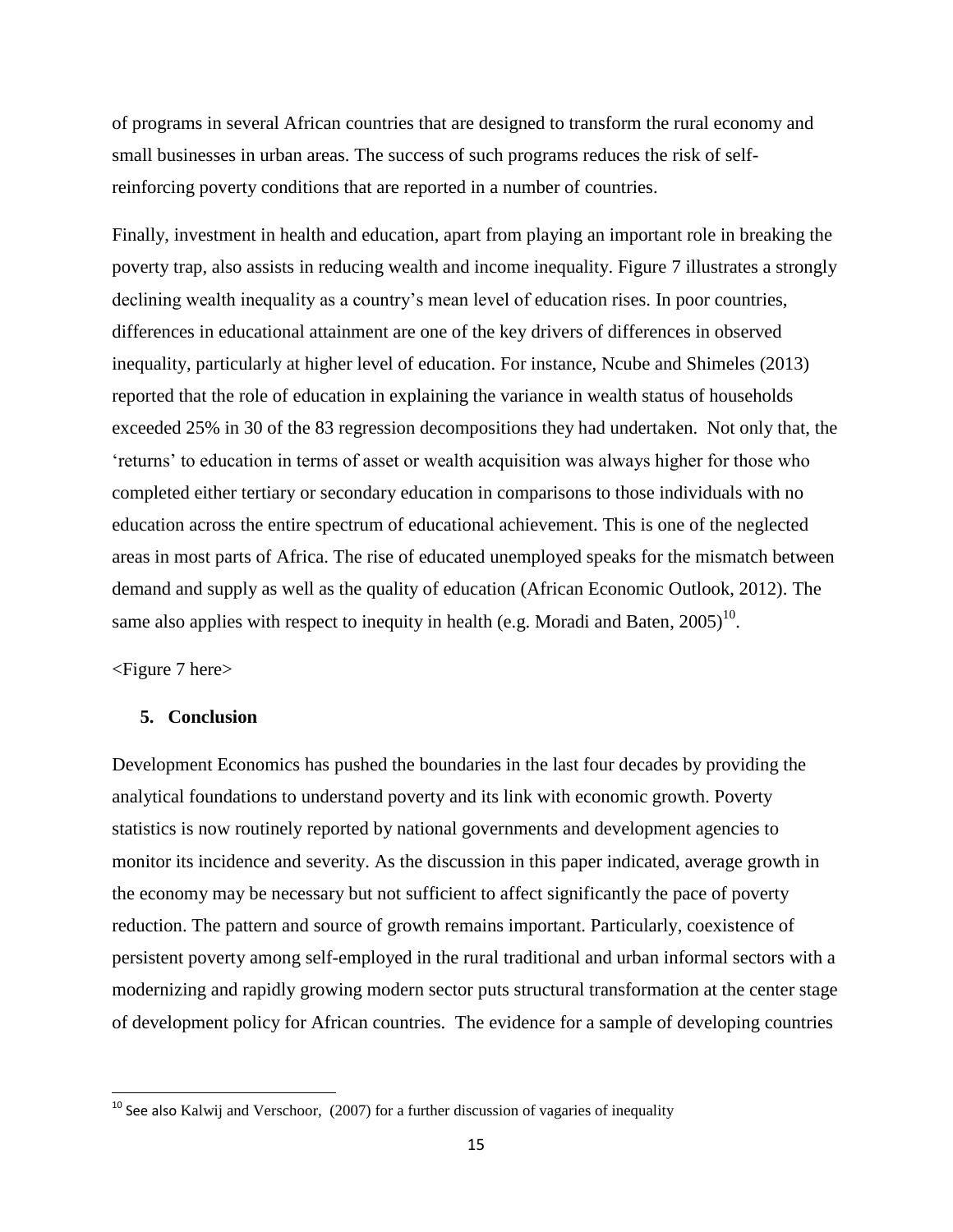suggest that extreme poverty can be dealt better by moving labour from low to high productivity sectors.

The last decade has witnessed shift in the fortunes of most African countries where per capita incomes have been steadily rising for the first time in decades. The corresponding effect on poverty however has been less clear and controversial. This is worrisome for a continent that still harbors a very large segment of its population mired in abject poverty. Most African countries indeed have seen a rise in the middle class and some reduction in poverty. On the other hand, poverty is also deeply entrenched. The urgency for rethinking and calibrating policy options cannot be overemphasized.

The future if harnessed properly favors Africa. It is the only continent where its labor force is young and is growing offering it an opportunity known as the 'demographic dividend" at the time when the global labor market might face an excess demand. In addition, there is a natural resources boom in nearly 45 African countries whose potential revenue to the government coffers is in the order of 150% of current GDP of the continent. These two opportunities need not be wasted.

The paper brought into perspective the analytical and empirical literature that seemingly told inconsistent stories on Africa's prospects. The empirical growth literature based on cross-country data generally could not establish the long held view that Africa had adverse initial conditions that keep it locked in a poverty trap. While this narration may fit into the growth spurt that has been observed in the last decade, another strand of literature brought out a powerful result that high initial poverty is bad for growth, which also echoes the findings that high initial inequality is bad for growth (e.g. Fosu, 2010). This link between poverty and growth is also consistent with the findings of micro-studies that investigated for the existence of multiple equilibriums using longitudinal data for selected African countries. There are large segments of Africa's population for whom staying poor for an extended period of time has become the fate of life. Such phenomenon of low productivity in the subsistence and informal sector, coexisting with dynamic, rapidly growing modern sector is responsible for the weak link between average growth and poverty reduction.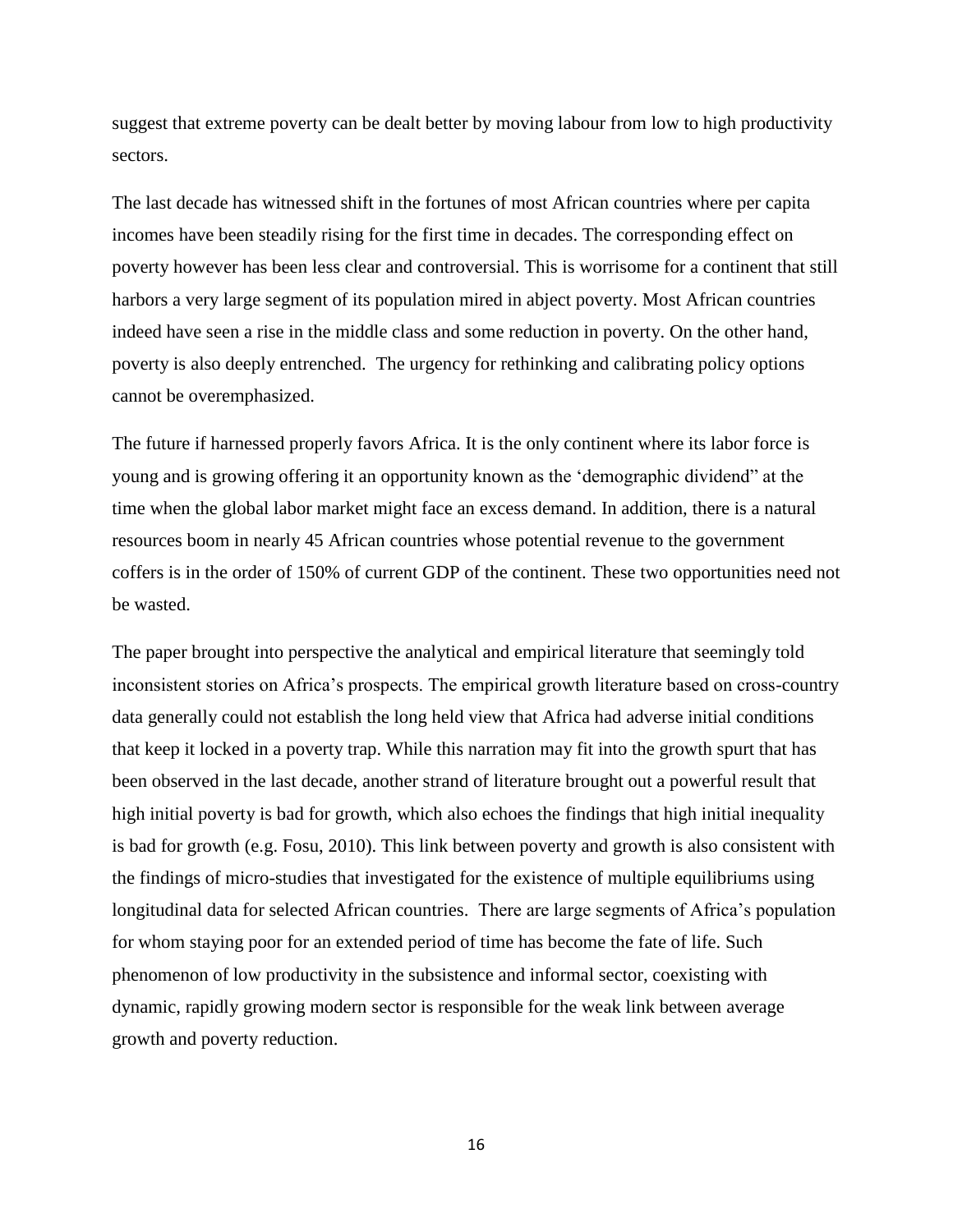The dual economic structure typical of most low income African countries call for a policy paradigm that improves both economic fundamentals at the macro level and concerted efforts to speed up structural transformation at sectoral and micro level (e.g. Monga, 2013; Rodrik, 2013). There has been much improvement in Africa over the past years in areas of market-led economic reform that included privatization, liberalization and stabilization. While important, these policy measures are not sufficient to spur structural transformation that allows people to move from low to high productivity sector, and thus reduce poverty significantly. The experiences of developing countries suggest that structural change is more powerful than average growth in per capita GDP to bring about meaningful impact on poverty. The range of policy measures needed to achieve such transformation varies with the specific context prevailing in each country, but one thing is clear. Without structural transformation, accompanied by ongoing reforms to improve economic fundamentals, current growth would eventually peter out or slow down significantly. Some African countries that have started, but slowed down the path towards modernizing their economy through continuous dialogue with the private sector may have to reconsider resuming this practice and others to follow suit as these forums provide practical guide on what is needed by investors and entrepreneurs to move the agenda forward. Commitment to reform the educational and health care system, particularly for the poor and vulnerable; and facilitating financial and technical support to farmers and small-business, need to be backed by meaningful action, and experiment of new ideas and innovations.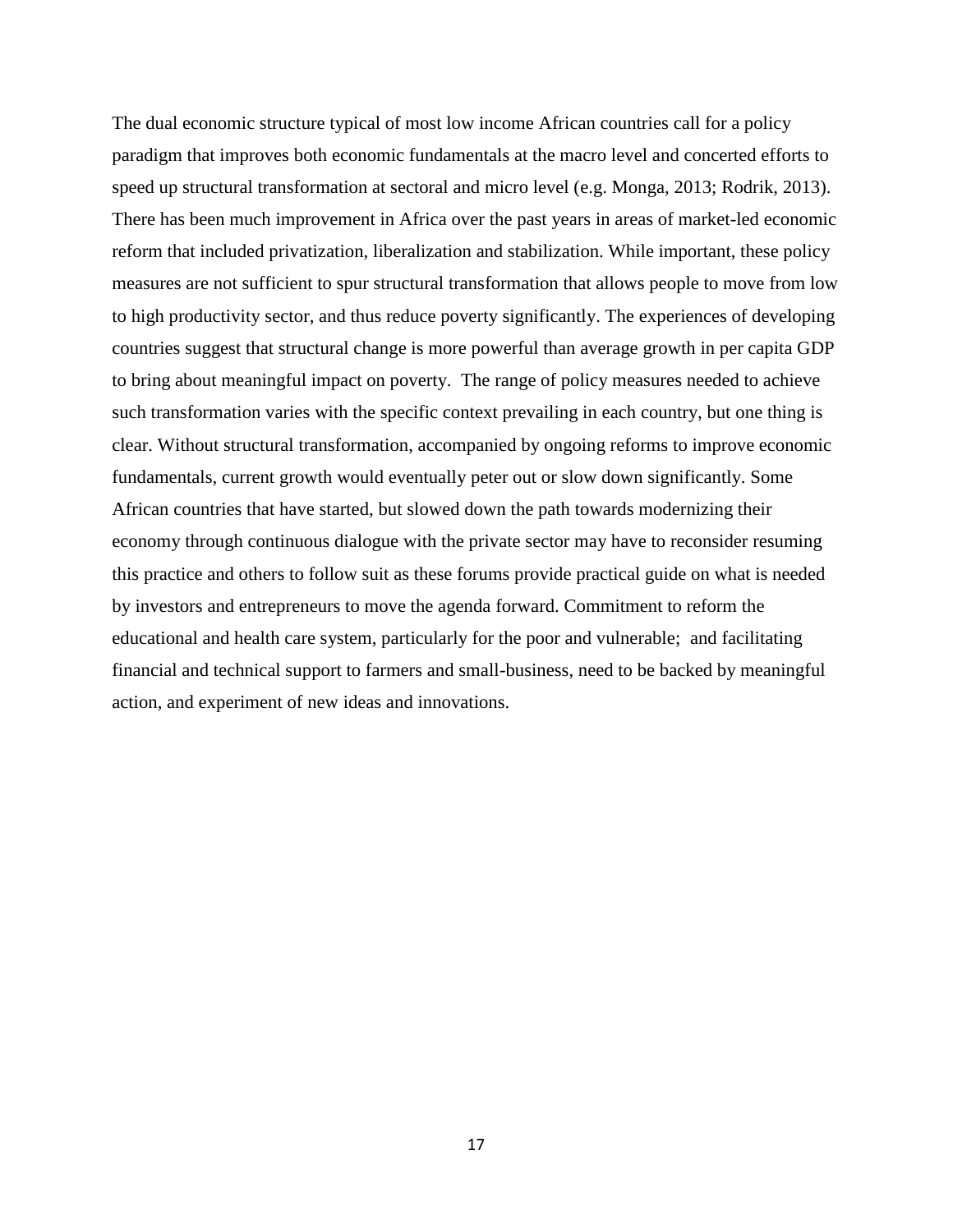## **References**

African Economic Outlook, (2012), "Promoting youth employment", a publication of AfDB, OECD, UNECA, UNDP.

Alkire, Sabina & Foster, James, 2011. "Counting and multidimensional poverty measurement," *Journal of Public Economics*, Elsevier, vol. 95(7-8), pages 476-487, August.

Alesina, A & Easterly, W. & Matuszeski, J (2011). ["Artificial States,](http://ideas.repec.org/a/bla/jeurec/v9y2011i2p246-277.html)" *[Journal of the European](http://ideas.repec.org/s/bla/jeurec.html)  [Economic Association](http://ideas.repec.org/s/bla/jeurec.html)*, European Economic Association, vol. 9(2), pages 246-277, 04.

Andrimihaja, N. A. , Matthias Cinyabuguma, and Shantayanan Devarajan, (2012), "Avoiding the fragility trap in Africa", Working Paper Series, 5884, World Bank

Azariadis, C. and Stachurski, J (2005). Poverty Traps. Handbook of Economic Growth, Volume 1A, Elsevier B.V.

Barnett, J.B.and Barrett, B.C.(2008). Poverty Traps and Index-Based Risk Transfer Products *World Development* 36,10,1766–1785

Barrett, B.C and Swallow, Brent M. (2006). Fractal Poverty Traps. *World Development* 34, 1,1– 15

Beegle, K , De Weerdt, J, Friedman, J and , Gibson, J. (2012)"Methods of household consumption measurement through surveys: Experimental results from Tanzania", *Journal of Development Economics*, 98 (2012) 3–18

Berthelemy J., (2006), Convergence and Development Traps, How did emerging economies escape the under-development trap?**,** Growth and integration - Annual World Bank Conference on Development Economics, François Bourguignon, Boris Pleskovic (Ed.) p. 127 pages-157 pages

Bigsten, A and Shimeles, A (2008)"Poverty transition and persistence in Ethiopia" *World Development*, vol. 36(9), pages 1559-1584, September

Bigsten, A. and Shimeles, A (2006), "Can Africa reduce poverty by half by 2012?", *Development Policy Review*, vol 25(2): 147-166

Booysen, F.,Servaas Van der berg, Burger, R.and Maltitz, V.M.(2008). Using an Asset Index to Assess Trends in Poverty in Seven Sub-Saharan African Countries. *World Development* ,36, 6,1113–1130

Bourguignon, F. (2002), "The poverty-growth-inequality triangle" , World Bank, Washington DC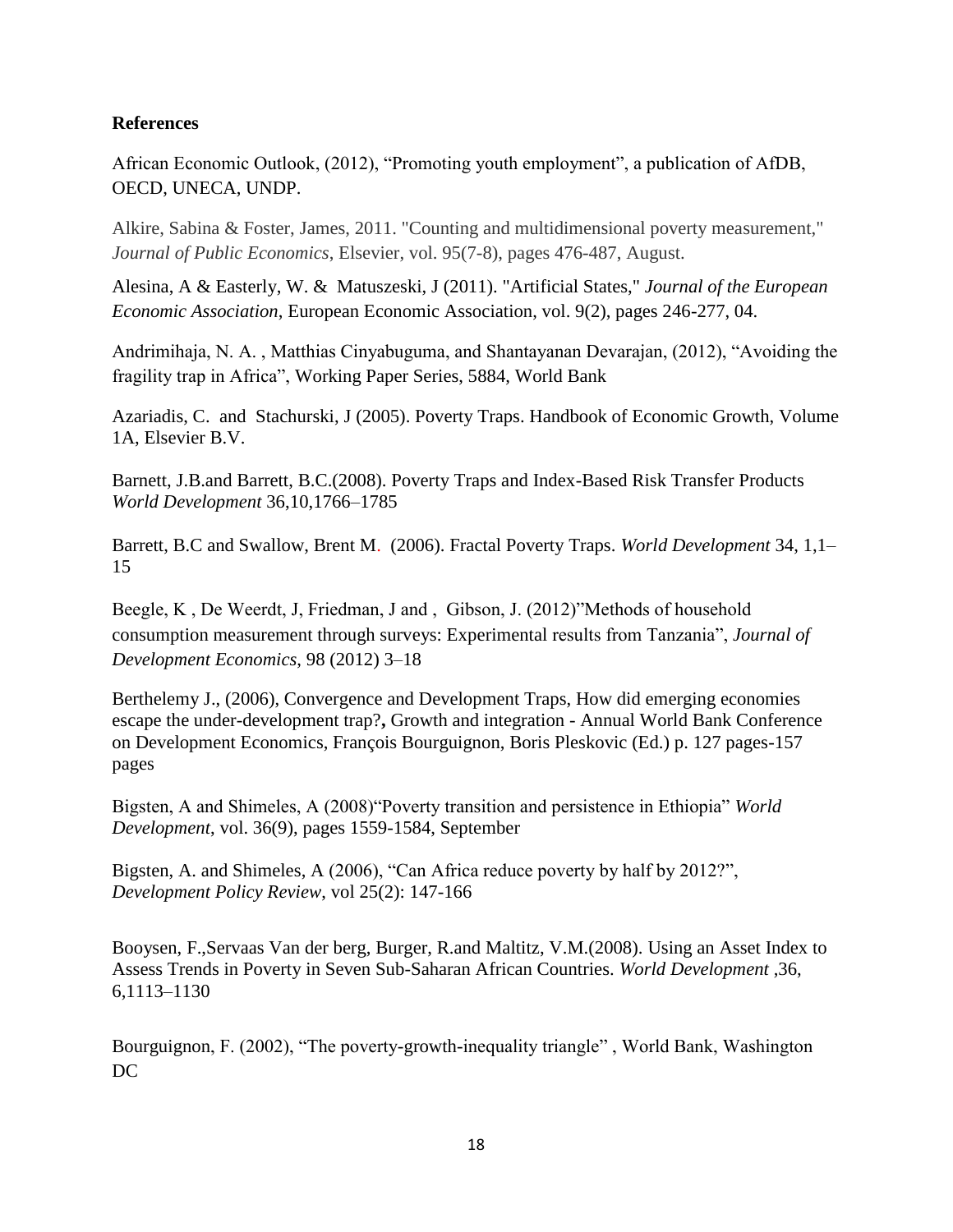Carter, R.M., Little, D.P, Mogues, T.(2007). Poverty Traps and Natural Disasters in Ethiopia and Honduras. *World Development* 35, 5,835–856,

Cazzavillan, G., Donadelli, M., Persha , l.(2013). Economic growth and poverty traps in sub-Saharan Africa: The role of education and TFP shocks. Research in Economics ,67, 226–242

Collier, P,, (2004), "Conflict and development', Center for the Study of African Economies, Oxford University, memo

Deaton, A. (2005), "Measuring poverty in a growing world (or measuring growth in a poor world), NBER Working Paper Series, WP 9822

Dercon, S.(1998). Wealth, risk and activity choice: cattle in Western Tanzania. *Journal of Development Economics*,55, 1–42

Dercon, S. (2006). Economic reform, growth and the poor: Evidence from rural Ethiopia. *Journal of Development Economics* 81, 1 – 24

Dercon, S., and Christiaensen, L.,(2011). Consumption risk, technology adoption and poverty traps: Evidence from Ethiopia *Journal of Development Economics* 96 (2011) 159–173

Dollar, David & Kraay, Aart, (2002). " **Growth Is Good for the Poor**," Journal of Economic Growth, Springer, vol. 7(3), pages 195-225, September

Deverajan, S (2013). "Africa's statistical tragedy", *the review of income and wealth*, DOI: 10.111/roiw.12013

Easterly, W. (2006). Reliving the 50s: the Big Push, Poverty Traps, and Takeoffs in Economic Development. NYU

Fosu, A.,(2010). Does inequality constrain poverty reduction programs? Evidence from Africa. *Journal of Policy Modeling* 32, 818–827

Fosu, A (2009), "Impacts of Policy Syndromes and Governance on Productivity and Growth of African Economies" Seminar presentation at Center for the Study of African Economies, Oxford University

Ghiglino, C. and Sorger, G.(2002). Poverty Traps, Indeterminacy, and the Wealth Distribution. *Journal of Economic Theory* 105, 120–139

Giesbert, L., and Schindler, K.,(2012). Assets, Shocks, and Poverty Traps in Rural Mozambique. *World Development* 40, 8,1594–1609

Goodhand, J. (2003).Enduring Disorder and Persistent Poverty: A Review of the Linkages Between War and Chronic Poverty. World Development , 31, 3, 629–646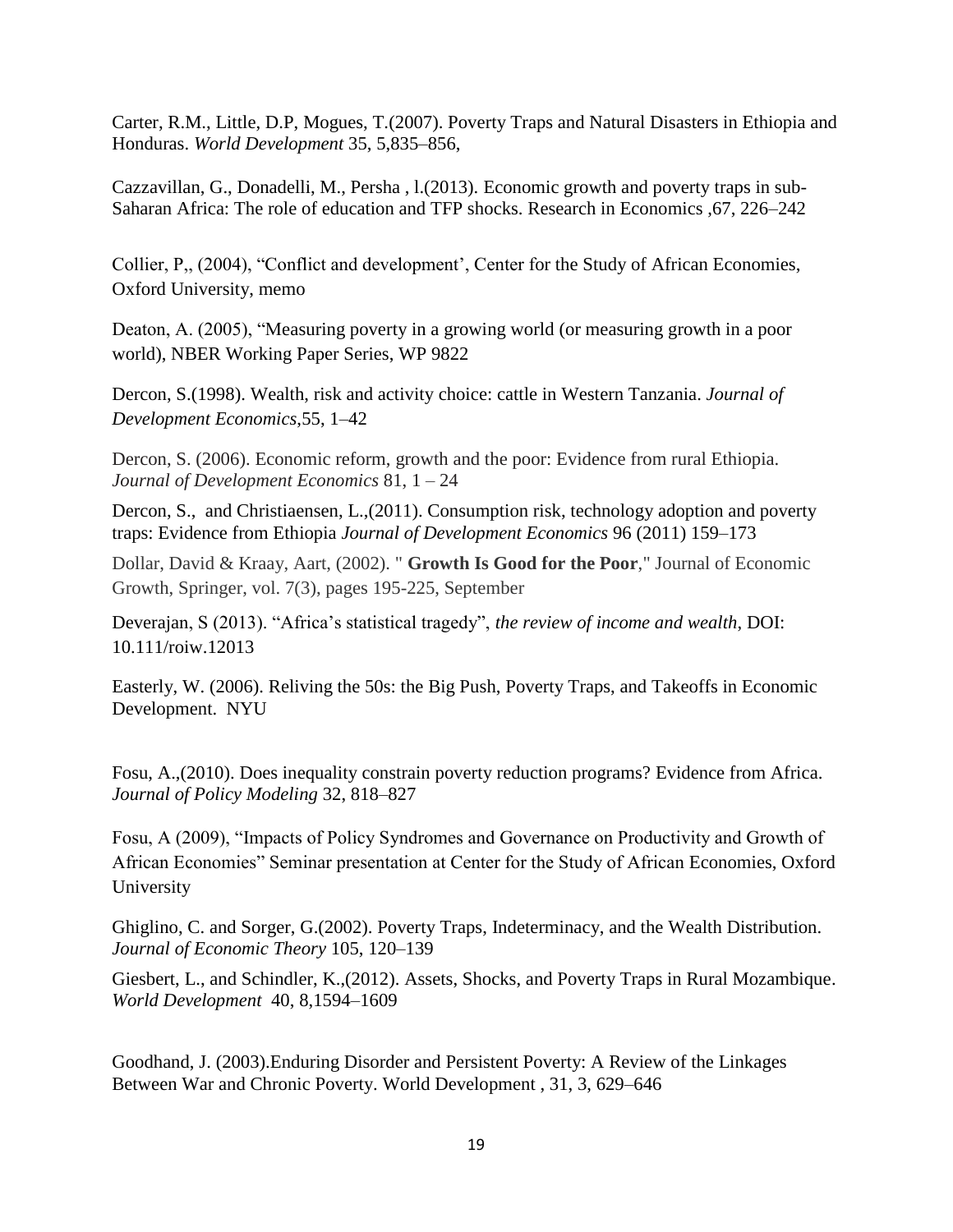Hausmann, R., L. Prichett, L and D. Rodrik, (2005), "Growth accelerations", Harvard University.

Kalwij, A. and Verschoor, A. (2007) .Not by growth alone: The role of the distribution of income in regional diversity in poverty reduction*. European Economic Review* 51, 805–829

Kraay, A. and Raddatz, C.(2007). Poverty traps, aid, and growth. *Journal of Development Economics* 82, 315–347

McKay, A. (2013), "Growth and poverty reduction in Africa: evidence from AERC growthpoverty project and beyond", AERC, Nairobi, Kenya

McKay, A and Perge, E. (2011), "How strong is the evidence for the existence of poverty traps? A multi country assessment", Economics Department Working Paper Series: 25-2011, University of Sussex

McKinsie (2010), "Lion's on the move", www.mckinsey.com/insights/africa/lions\_on\_the\_move

McMillan, M. (2013), "Structural Change in Africa: Harnessing Natural Resources for Inclusive Growth" African Development Bank.

Monga, C. (2013), "The Mechanics of Job Creation: Seizing the New Dividends of Globalization", World Bank Working Paper Series, WP 6661.

Moradi, A., and Baten, J.,(2005). Inequality in Sub-Saharan Africa: New Data and New Insights from Anthropometric Estimates. *World Development* 33, 8 1233–1265

Naschold, F.(2012). "The Poor Stay Poor": Household Asset Poverty Traps in Rural Semi-Arid India. *World Development* 40,10, 2033–2043

Ncube, M and Shimeles, A. (2013), "The making of middle class in Africa: evidence from DHS data", IZA Discussion Papers, 7352, IZA

Nunn N (2008). ["The Long-Term Effects of Africa's Slave Trades,](http://ideas.repec.org/a/tpr/qjecon/v123y2008i1p139-176.html)" *[The Quarterly Journal of](http://ideas.repec.org/s/tpr/qjecon.html)  [Economics](http://ideas.repec.org/s/tpr/qjecon.html)*, MIT Press, vol. 123(1), pages 139-176, 02.

Larke and Milanovic, (2013), "Global Income Distribution: From the fall of the Berlin Wall to the Great Recession", World Bank Working Paper Series, 6719

Li, J and C. Monga (2011), "Growth identification and facilitation: the role of the state in the dynamics of structural change", *Development Policy Review*, 2011: 264-290.

Lopez, H. and Servén, L., (2009).Too Poor to Grow. Policy Research Working Paper 5012 ,The World Bank.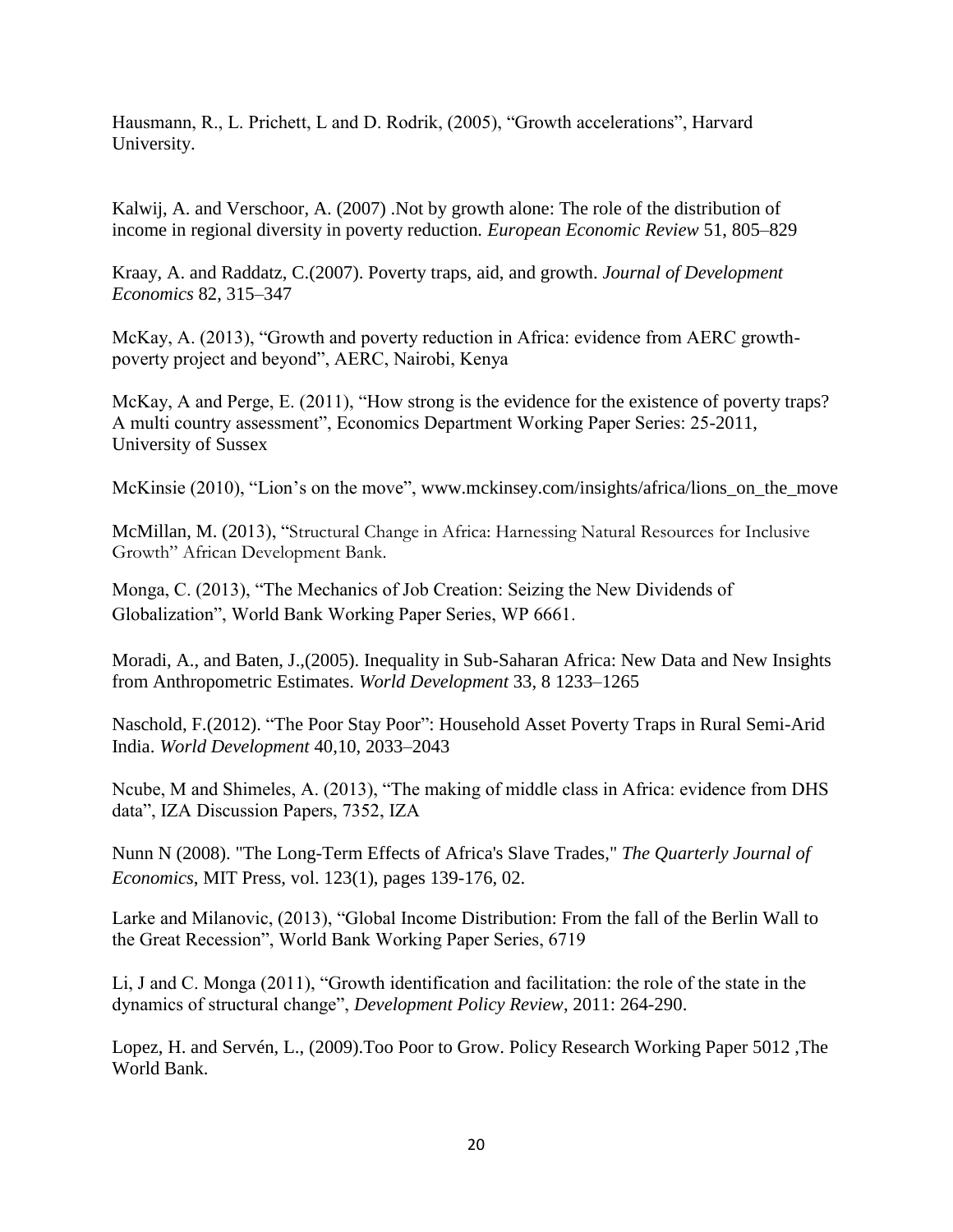Lopeza, M.S, Molerob,J.and Santos-Arteaga, J.F.(2011). Poverty traps in a frictionless world: The effects of learning and technology assimilation. *Structural Change and Economic Dynamics* 22, 106–115

Page, J. (2013), "Industrial policy in practice in Africa", African Development Bank

Page, J and Shimeles, A (2013), "Aid, employment and poverty in Africa", African Development Bank

Paternostro, S. (1997)The Poverty Trap: The Dual Externality Model and Its Policy Implications. *World Development,* 25, 12, 207 l-208 I

Pinkovskiy, M and Xavier Sala-i-Martin (2014), "Lights, Camera,.. Income: estimating poverty using national accounts, survey means and lights" NBER Working Paper Series, 19831

Pinkovskiy, M and Xavier Sala-i-Martin (2013), "Africa is on time", processed. Colombia University.

Radeny,M., Marrit Van Den Berg and Schipper,B. (2012)Rural Poverty Dynamics in Kenya: Structural Declines and Stochastic Escapes. *World Development* 40 8,1577–1593

Ravallion, M. (2012). ["Why Don't We See Poverty Convergence?,](http://ideas.repec.org/a/aea/aecrev/v102y2012i1p504-23.html)" *[American Economic Review](http://ideas.repec.org/s/aea/aecrev.html)*, American Economic Association, vol. 102(1), pages 504-23, February.

Rodrik, D(2013), "Structural change, fundamentals, and growth: an overview", Princeton University, September

Sachs, J and Warner, A (1997), "Sources of Slow Growth in African Economies," *Journal of African Economies*, vol. 6 no. 3,

Sachs, J. ,John W. Mcarthur, Guido schmidt-traub, Margaret kruk, Chandrika Bahadur, Michael Faye, and Gordon Mccord (2007). Ending Africa's Poverty Trap. Brookings Papers on Economic Activity,

Sahn, E.D. and Stifel, C.D.(2000). Poverty Comparisons Over Time and Across Countries in Africa. *World Development* 28, 12, 2123-2155

Santos, P. and Barrett, C.(2011). Persistent poverty and informal credit. *Journal of Development Economics* 96 , 337–347

Shimeles, A. and Thorebecke, E. (2014), "Does initial poverty bad for growth in Africa?: a revisit", African Development Bank. forthcoming

Stiglitz, J, J.Y, Li, and C. Monga (2013), "The rejuvenation of industrial policy", World Bank Working Paper Series, 6628, World Bank, Washington DC

Takayama, N. (1979), "Poverty, Income Inequality and their measures: Professor Sen's Axiomatic approach reconsidered", *Econometrica*, 47: 747-59.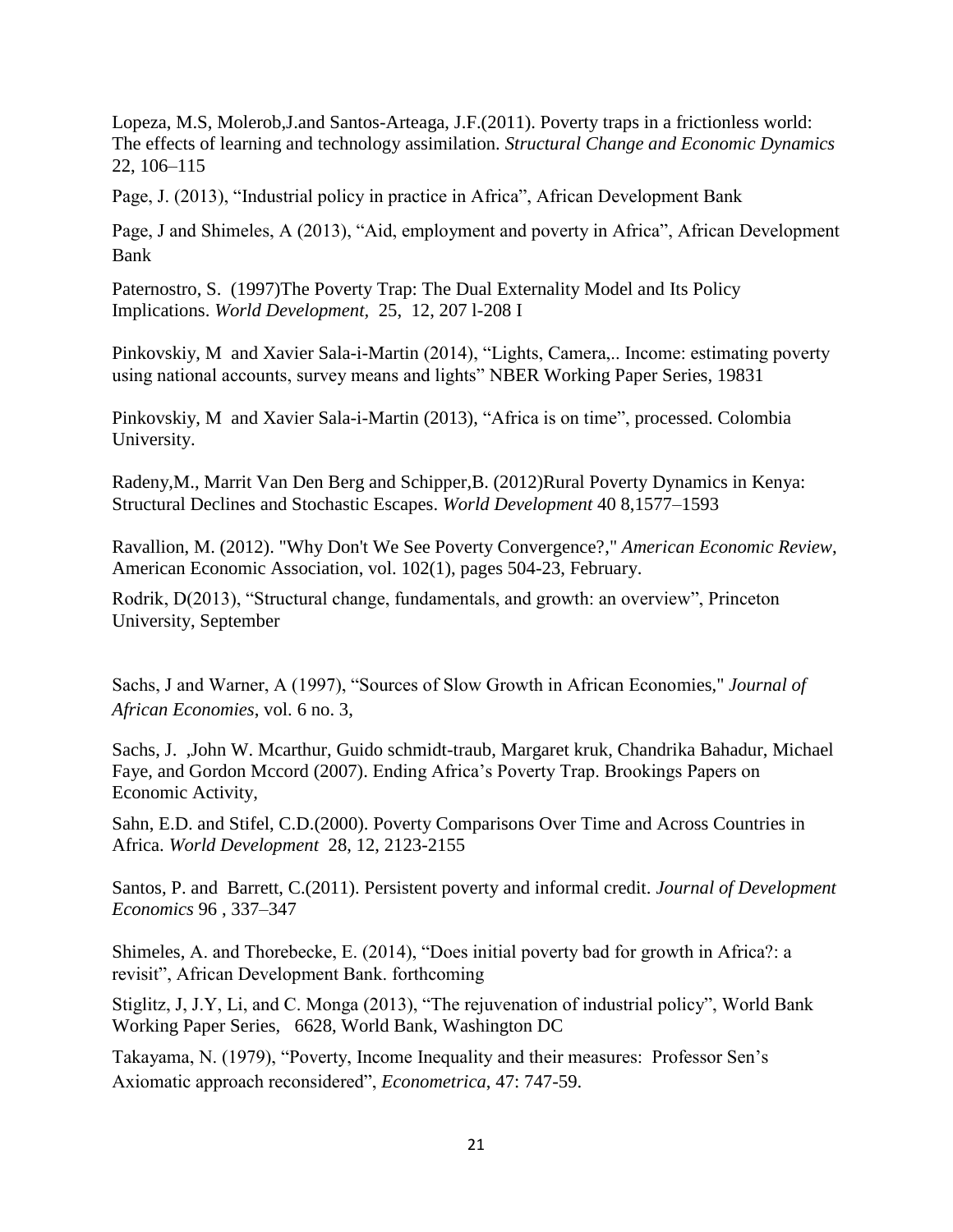The Economist (2013), "Emerging Africa: the hopeful continent", March

The Economist (2011), "The hopeful continent: Africa rising", December

The Economist (2001), " Hopeless Africa", March

UNECA (1999), "African Economic Report", Addis Ababa, Ethiopia

Young, Alwyn, (2012) The African Growth Miracle . NBER Working Paper No. w18490.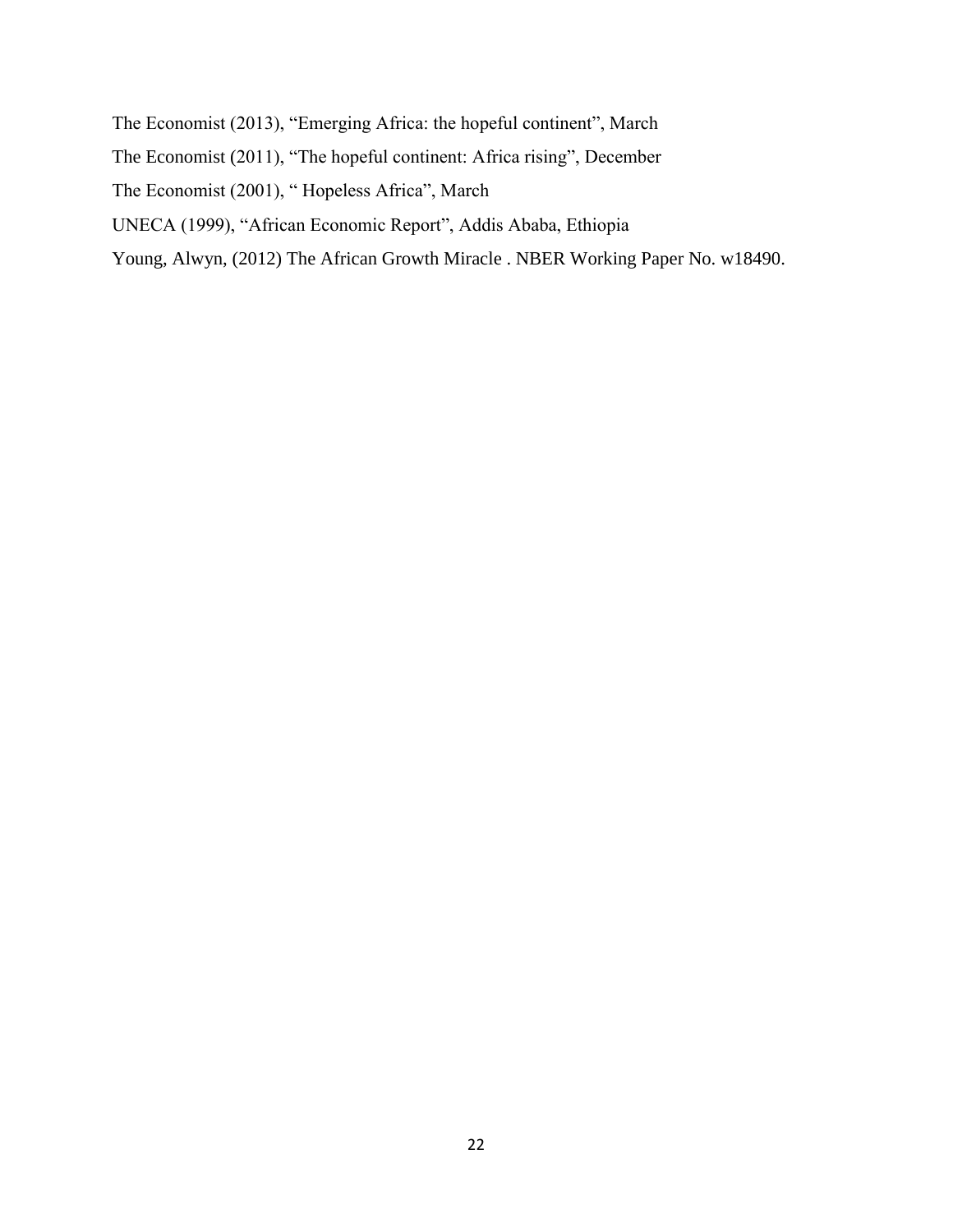|                                                          | Absolute     | Relative     | Absolute     | Relative     | Absolute     | Relative     |
|----------------------------------------------------------|--------------|--------------|--------------|--------------|--------------|--------------|
|                                                          | Poverty trap | poverty trap | Poverty trap | poverty trap | Poverty trap | poverty trap |
|                                                          | 1962-2011    | 1962-2011    | 1962-1995    | 1962-1995    | 1995-2011    | 1995-2011    |
|                                                          |              |              |              |              |              |              |
| Dummy for poorest<br>quintile                            | 0.0117       | 0.0117       | 0.0128       | 0.0128       | 0.0090       | 0.0090       |
| std error                                                | 0.0031       | 0.0033       | 0.0042       | 0.0044       | 0.0039       | 0.0041       |
| t-stat                                                   | 3.7275       | 3.5885       | 3.0278       | 2.9043       | 2.2907       | 2.1886       |
| Constant (per capita)<br>growth of upper 4<br>quintiles) | 0.0095       | $-0.0002$    | 0.0045       | $-0.0003$    | 0.0195       | 0.0004       |
| std Error                                                | 0.0016       | 0.0017       | 0.0020       | 0.0021       | 0.0025       | 0.0026       |
| t-stat                                                   | 6.0411       | $-0.1078$    | 2.2876       | $-0.1631$    | 7.7850       | 0.1509       |
| Observations                                             | 2058         | 2009         | 1386         | 1353         | 714          | 697          |
| $F(1, N-2)$                                              | 13.89        | 12.8800      | 9.17         | 8.43         | 5.25         | 4.79         |
| Prob > F                                                 | 0.0002       | 0.0003       | 0.0025       | 0.0037       | 0.0223       | 0.029        |
| R-squared                                                | 0.006        | 0.0057       | 0.0066       | 0.0062       | 0.0044       | 0.0042       |
| Root MSE                                                 | 0.062        | 0.0641       | 0.0646       | 0.0672<br>9  | 0.05539      | 0.05729      |
| Countries                                                | 42           | 41           | 42           | 41           | 42           | 41           |
| Reject stationary income<br>for poorest fifth            | Yes          |              | Yes          |              | Yes          |              |

### **Table 1: Initial per capita GDP and growth in Africa**

Source: author's computation based on Penn World Tables.

### **Table 2: Transition matrix by wealth status for African countries**

|              | 2005-2011 |              |             |       |
|--------------|-----------|--------------|-------------|-------|
| Pre 1995     | Poor      | Middle class | Upper class | Total |
| Poor         | 95.61     | 4.39         |             | 100   |
| Middle class | 2.33      | 69.77        | 27.91       | 100   |
| Upper class  |           |              | 100         | 100   |
| Total        | 87.5      | 8.81         | 3.69        | 100   |

Source: computations by Ncube and Shimeles (2013) based on DHS data for 35 African countries

| Table 3: Multidimensional asset poverty for selected African countries |  |  |
|------------------------------------------------------------------------|--|--|
|------------------------------------------------------------------------|--|--|

| Period    | Number of<br>countries | Population<br>coverage $(\%)$ | Asset poverty<br>$(\%)$<br>(Median, un-<br>weighted) | Asset<br>poverty $(\%)$<br>(Median,<br>weighted) | Asset poverty<br>(% )<br>(mean, un-<br>weighted) | Asset<br>poverty<br>(% )<br>(Mean,<br>weighted) |
|-----------|------------------------|-------------------------------|------------------------------------------------------|--------------------------------------------------|--------------------------------------------------|-------------------------------------------------|
| 1990-1994 | 16                     | 42.5                          | 36.5                                                 | 41.3                                             | 38.7(15.7)                                       | 40.6(14.0)                                      |
| 1995-1999 | 22                     | 47.9                          | 27.1                                                 | 24.4                                             | 27.7(17.9)                                       | 21.0(18.2)                                      |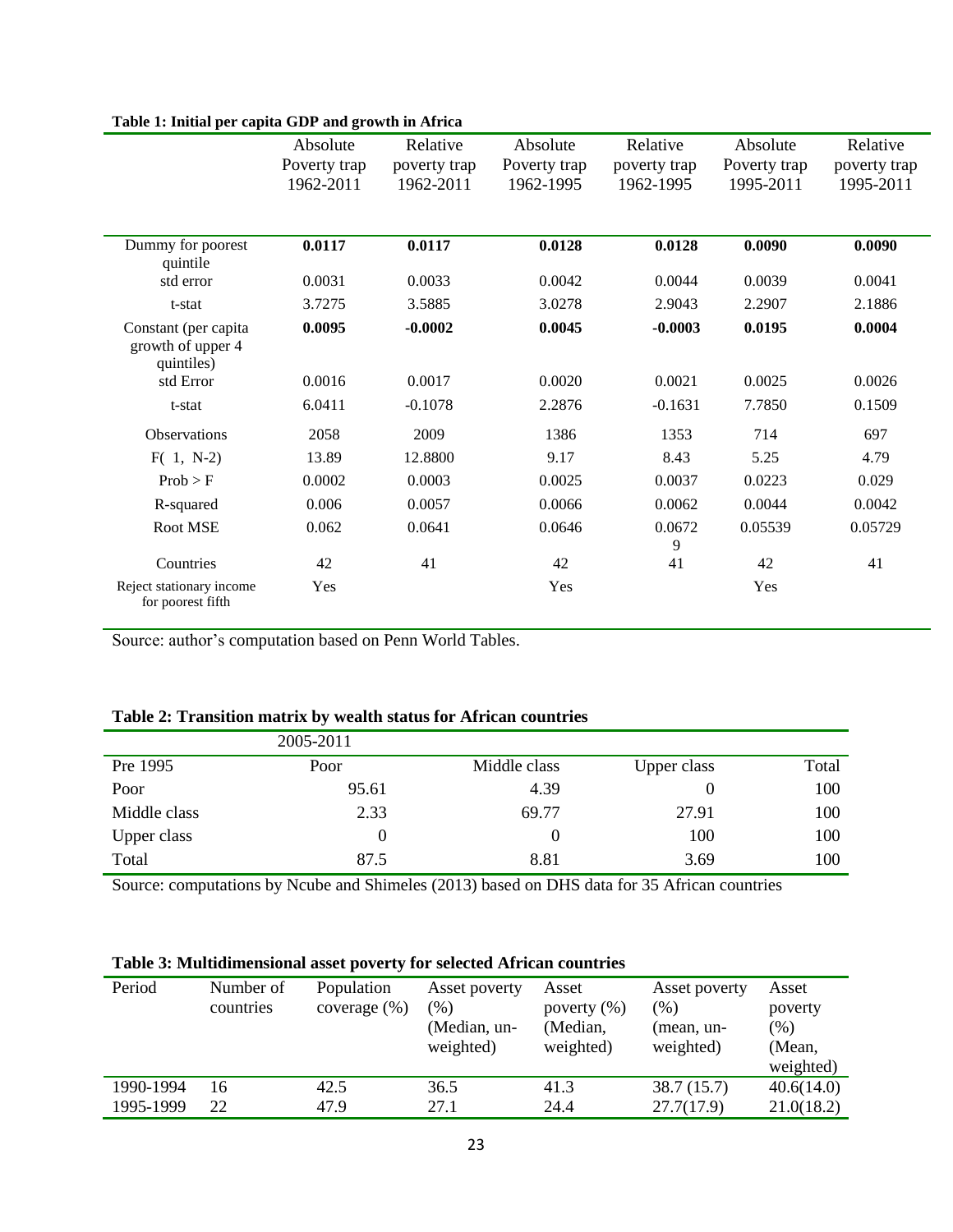| 2000-2004 |    | 56.4 | 26.1 | 19.1 | 28.4(20.4) | 25.8(27.2) |
|-----------|----|------|------|------|------------|------------|
| 2004-2011 | 24 | 63.5 | 25.8 | 26.3 | 26.1(15.4) | 27.8(20.4) |

**Source: author's computations from 82 country-year matched Demographic and Health Survey waves**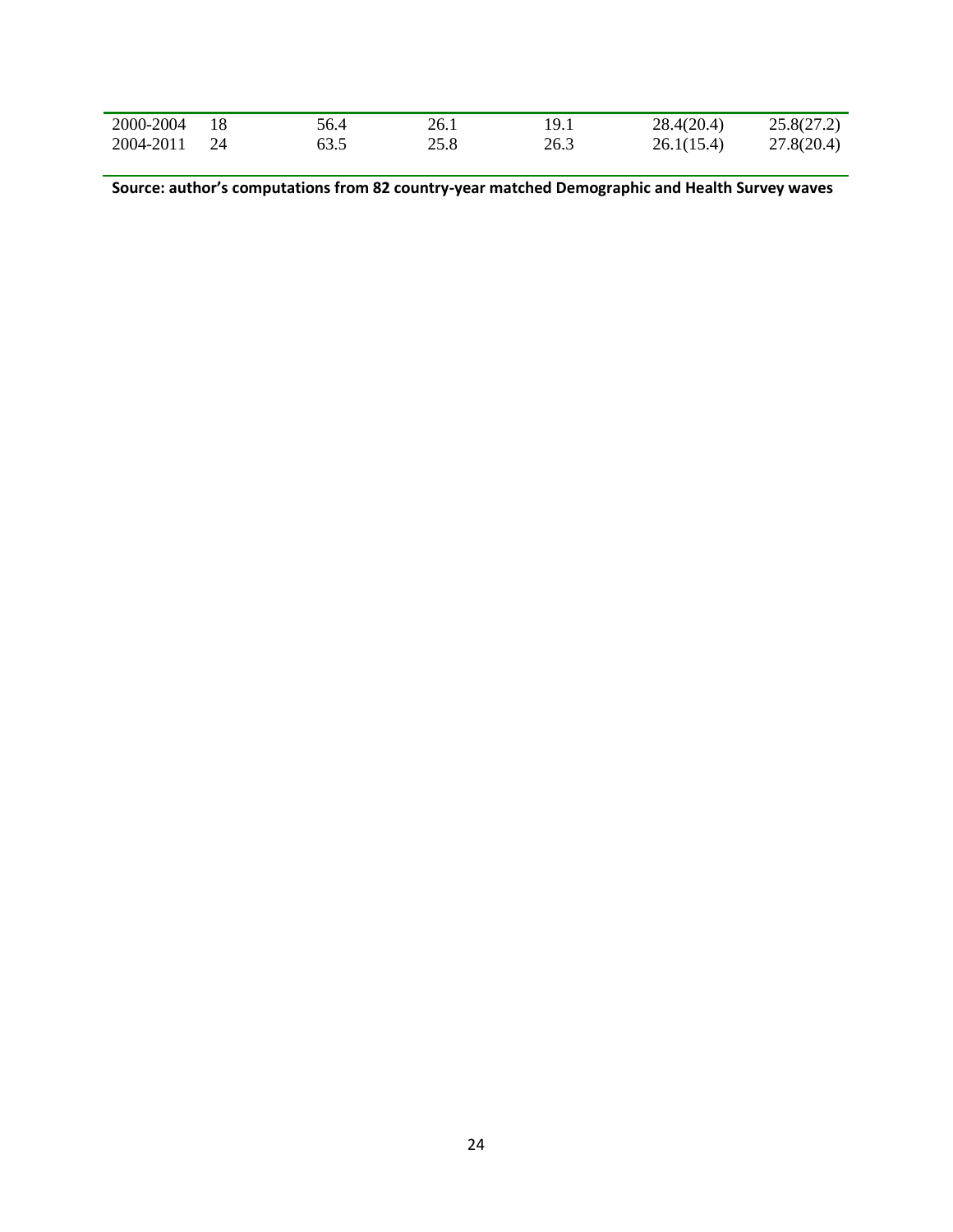| Sector of employment | %   |
|----------------------|-----|
| Agriculture          | 54  |
| Industry             | 12  |
| Services             | 31  |
| Residual             | J   |
| Total                | 100 |

**Table 4: Decomposition of poverty by sector of employment in Africa**

Source: author's computation based on recent 26 household surveys (2005 and latest) for 18 African countries

### **Table 5: Two Step GMM Estimate of the Relationship between Poverty and Sectoral Shares of Employment**

| Dependent variable (Log headcount ratio)      | All Developing Countries |         | Africa Sample |         |
|-----------------------------------------------|--------------------------|---------|---------------|---------|
|                                               | Coef.                    | Z       | Coef.         | Z       |
| Log share of labor in agriculture             | 0.05                     | 0.19    | $1.23*$       | 1.95    |
| Log share of labor in industry                | $-0.79**$                | $-2.87$ | $-0.29$       | $-0.37$ |
| Log share of labor services                   | $-0.61$                  | $-0.58$ | $1.29*$       | 1.94    |
| Log consumption                               | $-0.30**$                | $-2.44$ | $-1.12**$     | $-2.14$ |
| Log gini coefficient                          | $2.52***$                | 6.34    | $2.77***$     | 4.61    |
| Constant                                      | $-0.94$                  | $-0.34$ | $-10.54$      | $-2.08$ |
| Sargan's statistic (over-identification test) | 0.8492                   |         | 0.3464        |         |
| Number of observations                        | 328                      |         | 58            |         |

\*\*\*significant at 1%; \*\* significant at 5%; \*significant at 10%

Source: Page and Shimeles (2013)



#### **Figure 1: trends in extreme poverty by region**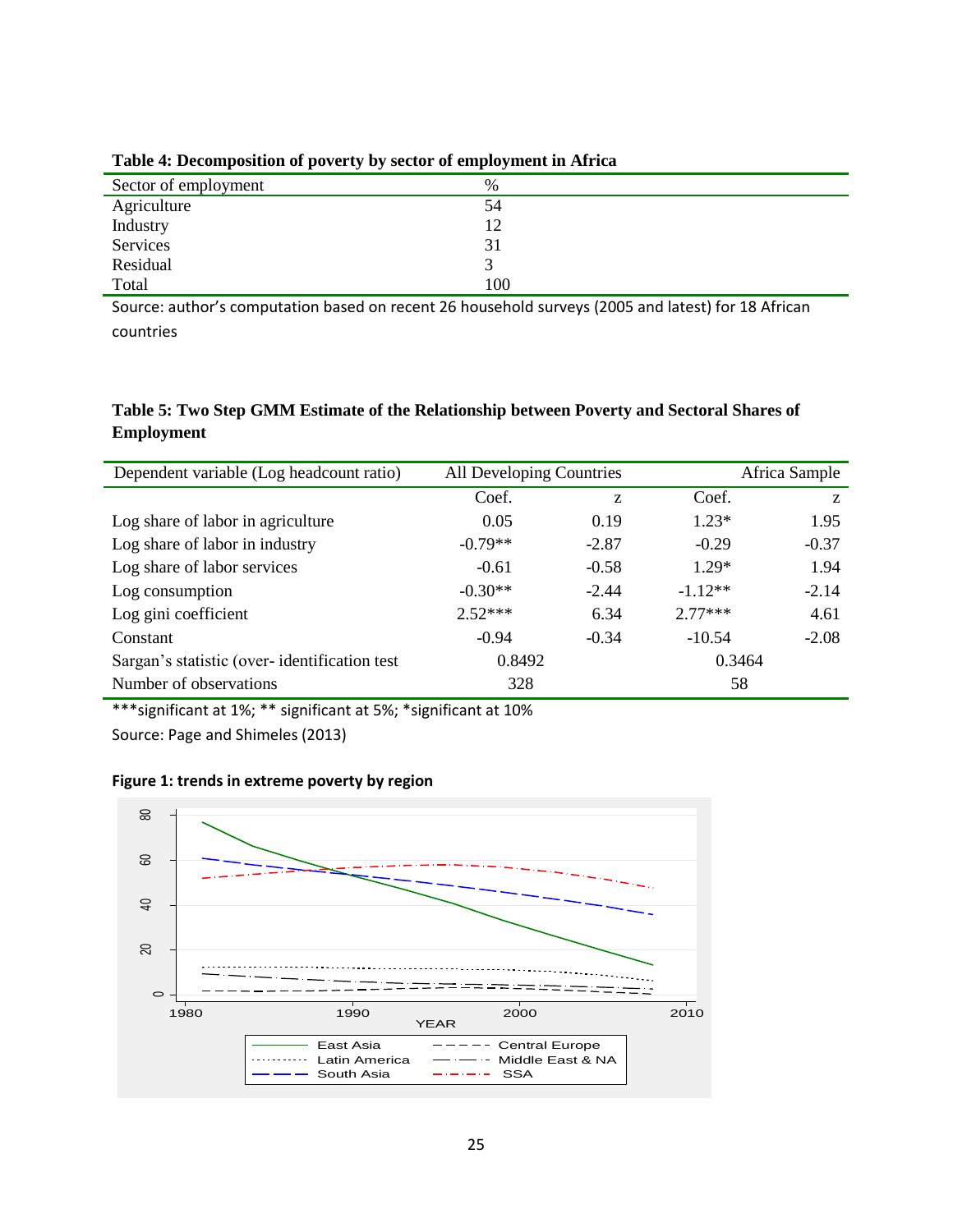Source: author's computation from data provided in [www.povcalnet.org.](http://www.povcalnet.org/)





Source: author's computation based on data from Penn World Tables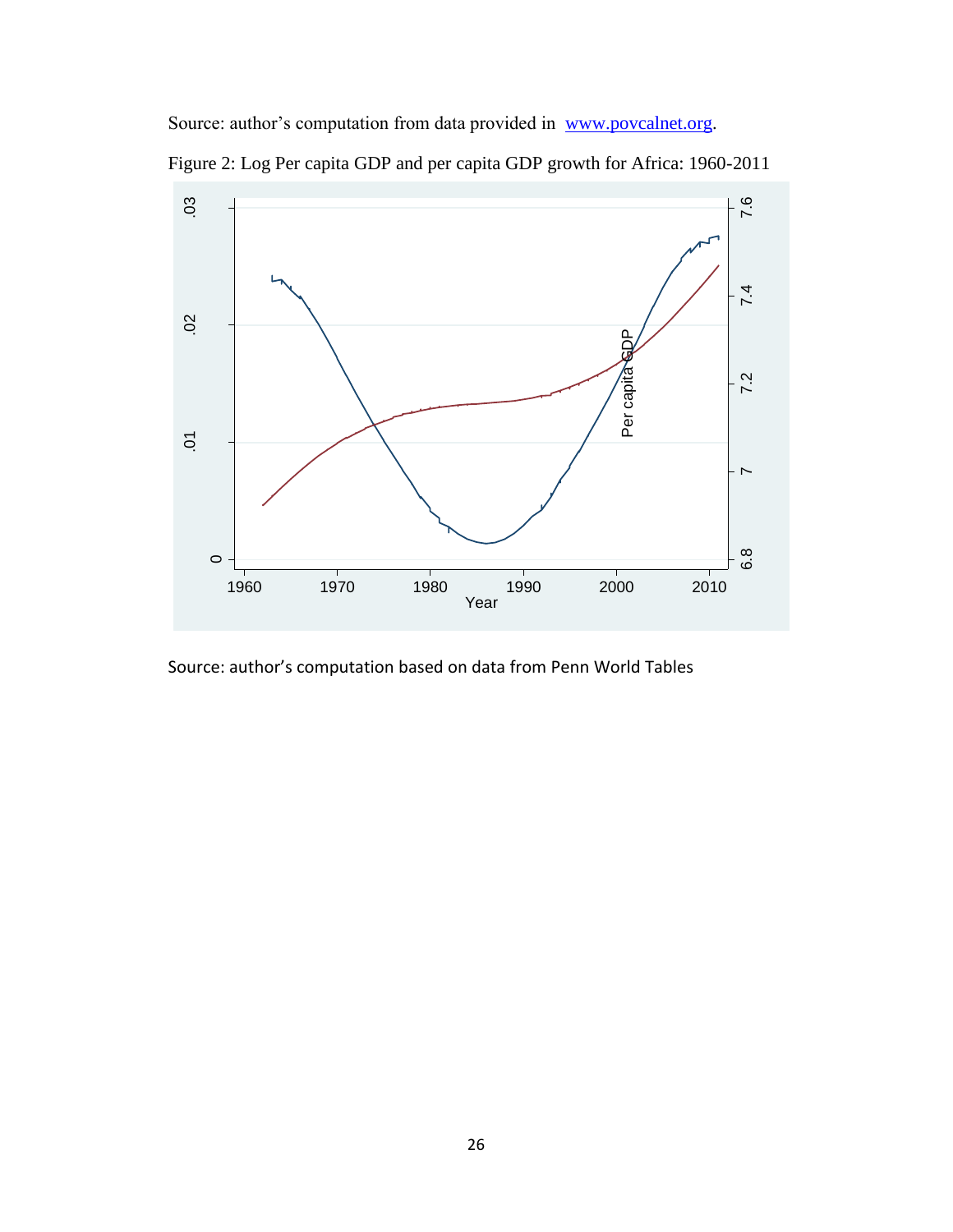



**Figure 4: Change in middle class status on the basis of household wealth/asset for selected African countries during 1990s-2010**

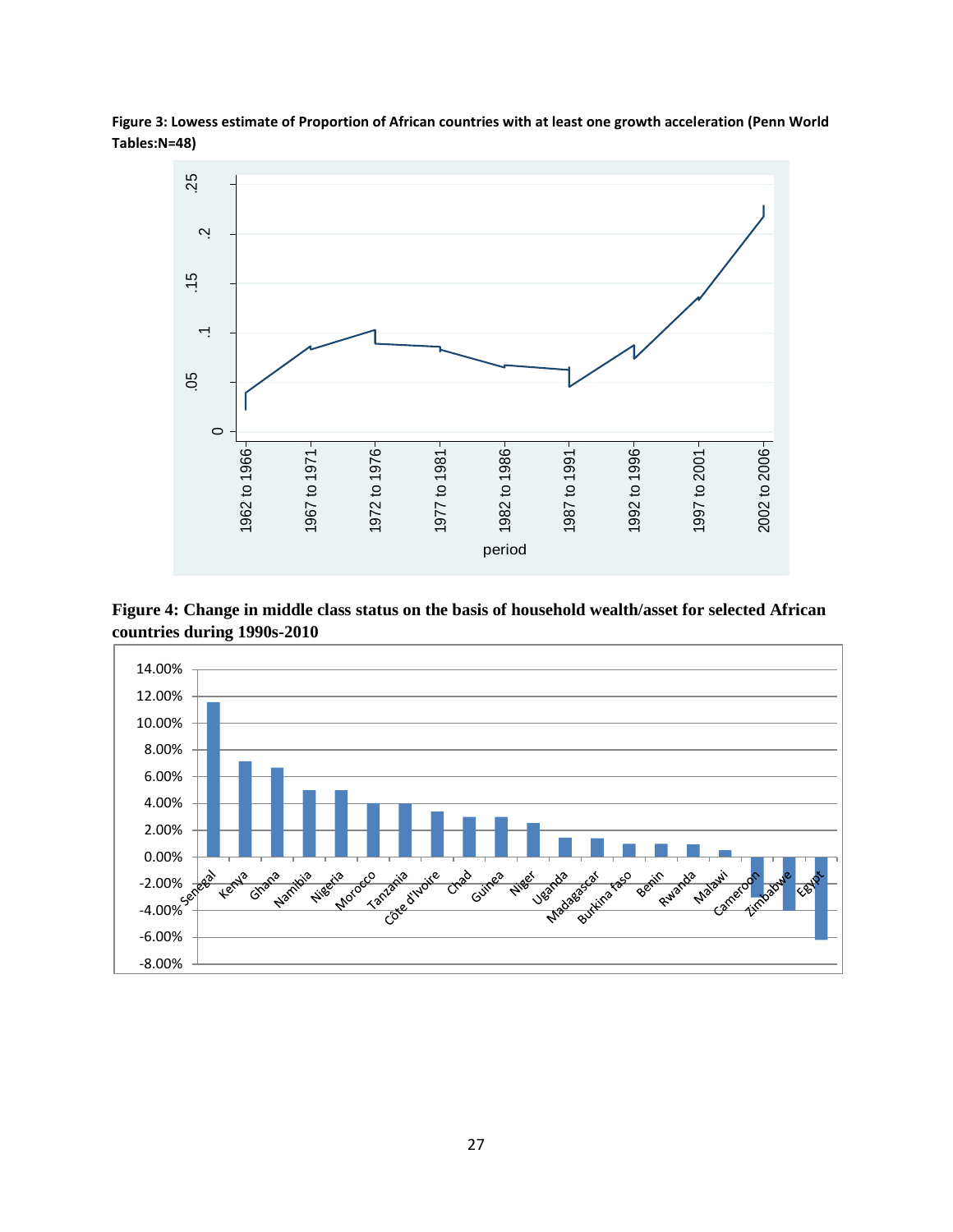

**Figure 5: Multidimensional Asset-based poverty and per capita GDP for selected countries in Africa**

**Source: author's computations**

**Figure 6: Poverty in agriculture, services and industry sectors by the level of aggregate poverty**



**Source: author's computations**